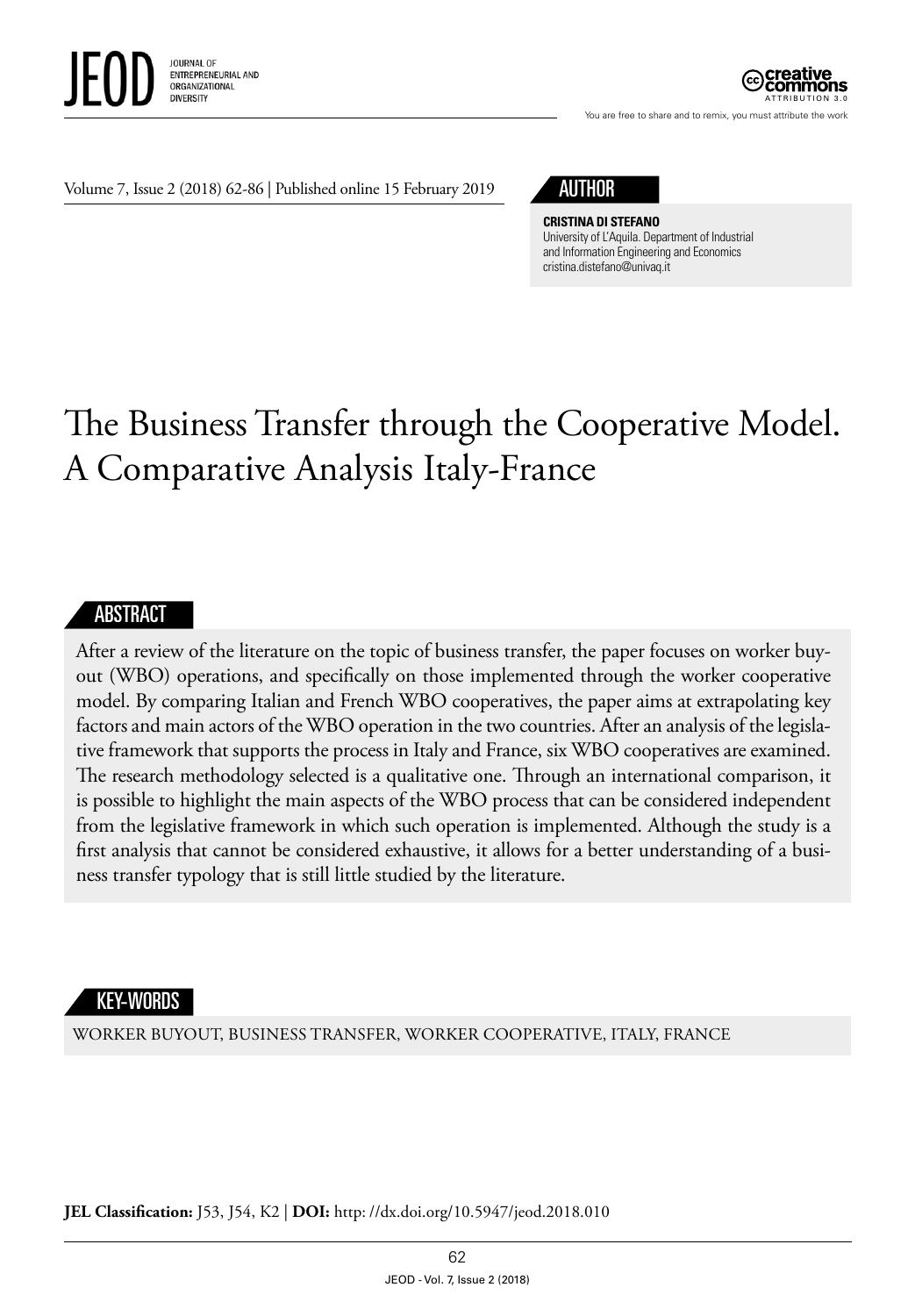# **1. Introduction**

# *1.1 Business transfer operations*

The topic of business transfer has been receiving a great deal of attention in recent years, as it delves into a problem that several countries around the world have to face. Business transfer is defined as "the transfer of ownership of an enterprise to another person or enterprise that assures the continuous existence, and commercial activity of the enterprise" (European Commission [EC], 2012: 9); hence, the focus of the operation is on the continuity of the business.

As a matter of fact, the change of ownership is an obligatory step in every firm's life cycle, be it because of intergenerational passage, because the company is suffering a crisis, because the owner(s) is no longer satisfied by the company's results, or because the owner(s) does not want to continue investing in the firm, and arrives at the conclusion of liquidating the company. A transaction that is not properly managed can affect the company's post-transfer profitability, or even its existence.

Studies published by the European Union (EU) show that numerous firms—and in particular small and medium-sized enterprises (SMEs), which represent the European manufacturing base—will not have a successor (EC, 1994; 2002; 2006; 2013) during the next years, and stress the economic and practical importance of the topic of business transfer. At the same time, the EU legislator encourages member states to remove the obstacles that limit the realization of this operation, and to implement supportive politics for business transfer.

More detailed studies on the subject have been carried out in some countries such as France (Chabert, 2005; Ferrero and De Loubens, 2013), the Netherlands (Van Teeffelen, 2010), Ireland, and Scotland (Ryan and Power, 2012). They are focused on domestic economy, and results are similar. Even if the business transfer operation has attracted the interest of policy makers and the academic community, attention to this topic is still not adequate, and there are still far too few research studies that focus on it. Some models have been proposed, but they all represent a partial analysis of the operation.

By examining the literature, it is possible to observe that a bulk of works analyses the problem from the perspective of the seller (Ryan and Power, 2012), while fewer contributions are focused on the buyer's perspective (Geraudel et al., 2009; Grazzini, Boissin and Malsch, 2009; Culliere, 2010). Some contributions consider only family firms (Longenecker and Schoen, 1978; Handler, 1994; Gersick et al., 1997; Miller, Steier and Le Breton-Miller, 2003), while others only analyse the case of SMEs (McGivern, 1978; Bruce and Picard, 2006). Other studies examine one step of the business transfer process (St-Cyr and Richer, 2005), or one of the possibilities available for an entrepreneur willing to transfer his/her firm. Some authors consider the key factors of the business transaction (Morris et al., 1997; Sharma et al., 2001; Wang et al., 2004), or the elements that restrain the success of the operation (Malinen, 2004; De Massis, Chua and Chrisman, 2008); only some research has tried so far to take into account the problem in an overall perspective (De Freyman and Richomme-Huet, 2012).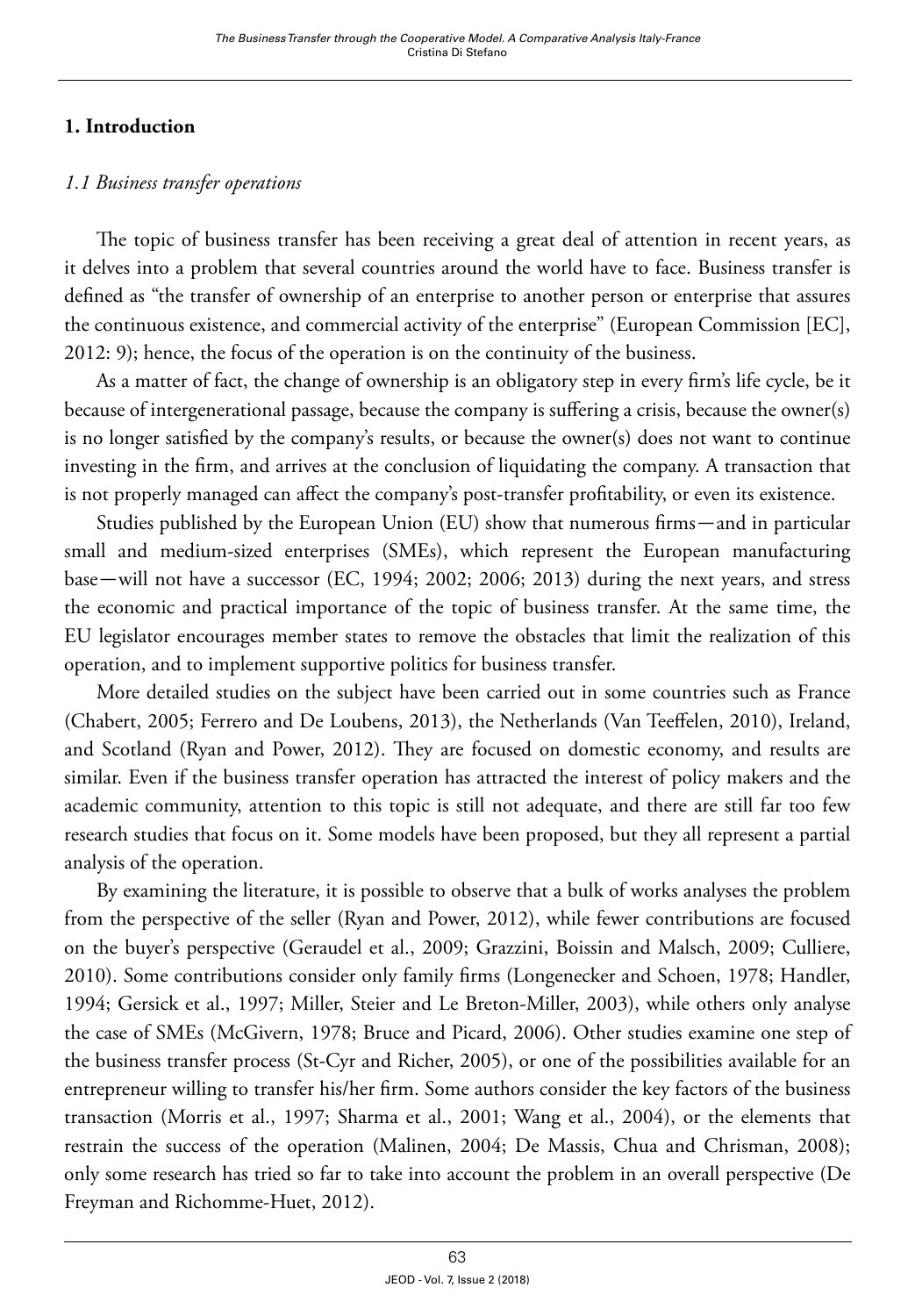Furthermore, most of the abovementioned studies focus on intergenerational business transfer in family firms, or on the sale to an outside buyer. Only a small number of scholars considers the possibility of business transfer to employees, and this solution is often identified as the last resort.

The literature points out some elements that are crucial to improve the performance of the enterprise after the transfer: the relation between seller and buyer (Khachlouf and Maâlaoui, 2013), the buyer's accessibility to financial resources, the motivation of the buyer and his/her humility and attitude towards the learning by doing process (Sharma et al., 2001), the transaction accompaniment by third parties specialized in these operations (Deschamps and Cadieux, 2008), the business transfer policy existing in the country in which the company operates, the social and legal environment, the taxation system, and the stakeholders' positive response to such operations. Van Teeffelen (2010) also points out that, in a business transfer, an organisational change is essential to improve the post-transfer performance.

Even if dynamics are different in each case, the purpose of the operation is always the same: guarantee stability and development of the company, as well as ensure the buyer a gain on the investment made, and the seller the highest possible income from the sale.

Some literature focus on the key success factors of the operation. As highlighted by Cabrera-Suárez, De Saá-Pérez and García-Almeida (2001), the definition of a strategy to be adopted in a business transfer requires the evaluation of the business environment, internal organization, climate, and capabilities. The transfer strategy needs to focus on maintenance of the strategic resources, avoiding abrupt transitions and dispersion of assets and skills.

When the seller is also the manager of the company, he/she has to pass responsibilities in the less traumatic way, both for him/her (see *théorie du deuil* by Bah, 2006) and for the company itself, by minimizing all information asymmetries (Bastié and Cieply, 2007). The buyer, on his side, should adopt a strategy that is innovative but not revolutionary, because legitimacy and trust require time to be obtained (Culliere, 2010), and behaviours perceived as negative could compromise the future performance of the company.

The rationality needed to accomplish a successful business transfer requires a consistent daily work in the company. The transition has to be prepared accurately (Shelly, 2001; Hawkey, 2002), but at the same time it is important to maintain flexibility in the process, so as to adjust the focus during the development of the operation. Not all literature agrees that a long preparation supports the success of the operation. As underlined by Dyck et al. (2002), the speed of the operation depends on the external environment that interacts with the firm. A not hostile environment for the firm allows for a smooth preparation in an extended period of time. By contrast, a particularly dynamic or a hostile environment require quick actions. Moreover, the speed depends on the economic and financial situation of the company. A company in a state of crisis needs to be rapidly transferred not to further compromise the situation, because if the production is interrupted for a long period of time, suppliers and customers will seek for a new commercial partner. Conversely, a healthy company has more time to prepare the process, but it is still important not to lose the convenient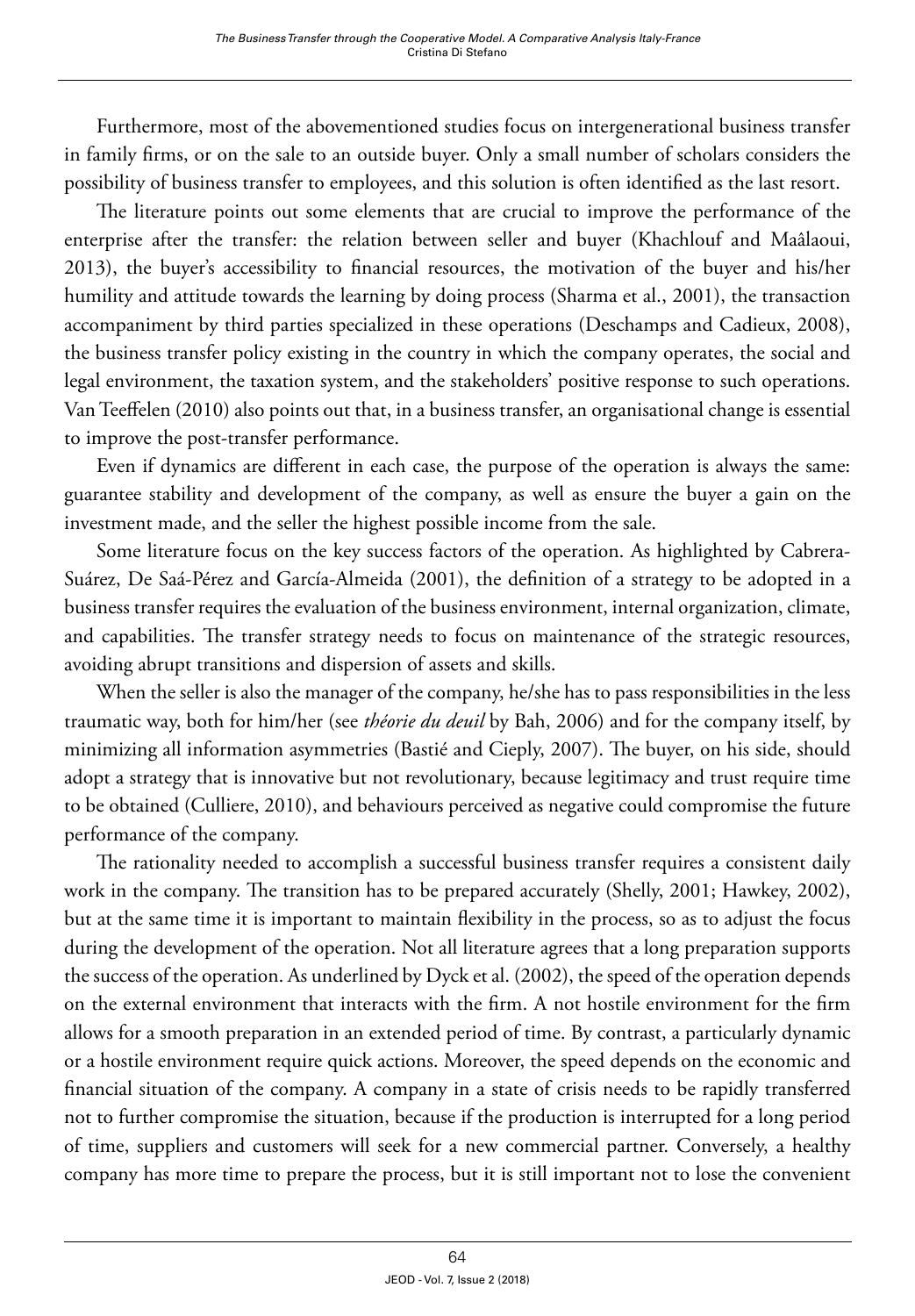moment: indeed, an excessive delay may undermine the success of the operation (Sharma et al., 2001; Dyck et al., 2002).

An accurate and objective evaluation of the firm has to be carried out, leaving aside any emotional implication for buyers and sellers. It is necessary to estimate strengths and weaknesses of the enterprise, what is worth maintaining, and what has to be changed after the transmission. A new manager always brings to the firm a new vision. This can help employees to adopt the required changes, and can ensure the company's competitiveness in the market, but the transfer process still represents a stressful moment for the firm.

According to De Freyman and Richomme-Huet (2012), when generalizing the concept of business transfer it is possible to identify four different types of enterprise transmission: i) the transmission to a family member (particularly in the case of family businesses); ii and iii) the sale to a third party that is either a legal or a physical person outside the company; iv) the transmission to the employees of the company itself.

There is no clear standard solution for the problem of business transfer (McGivern, 1978). A possible strategic solution depends on many factors, which are strictly connected with the individual situation of the firm and with the expectation of both the buyer and the seller. Finding the best answer is a case by case study.

Focusing the attention on the side of the buyer, the transfer to employees is the solution less adopted by companies (Barbot-Grizzo, Huntzinger and Jolivet, 2013), due to a poor familiarity with this type of transaction (CECOP-CICOPA Europe, 2013), and to a diffused conviction—not supported by scientific assessments—of a greater risk.

The most common techniques presented by the literature for the employee buyout are the installation of an employee stock ownership plan (ESOP), and the creation of a worker buyout (WBO) cooperative.

# *1.2 Employee buyout1*

An employee buyout operation is a business transmission process in which the employees of the company are the buyers. They acquire the majority of the share capital of their own company, meaning that they are not just employees but that they also become partial owners.

If the operation is finalised through the ESOP, it requires establishing in the company a taxqualified retirement plan—i.e. the "employee stock ownership plan"—that invests principally in the stock of the company that sponsors the ESOP. The plan is sponsored by an employer for his/her employees, and can be financed by the employer/employee contributions, which form a stock that is administrated by a separate identity named "trust".

<sup>1</sup> In this paper, the terms "worker buyout" and "employee buyout" are considered synonyms, and both indicate the operation of business transfer to employees.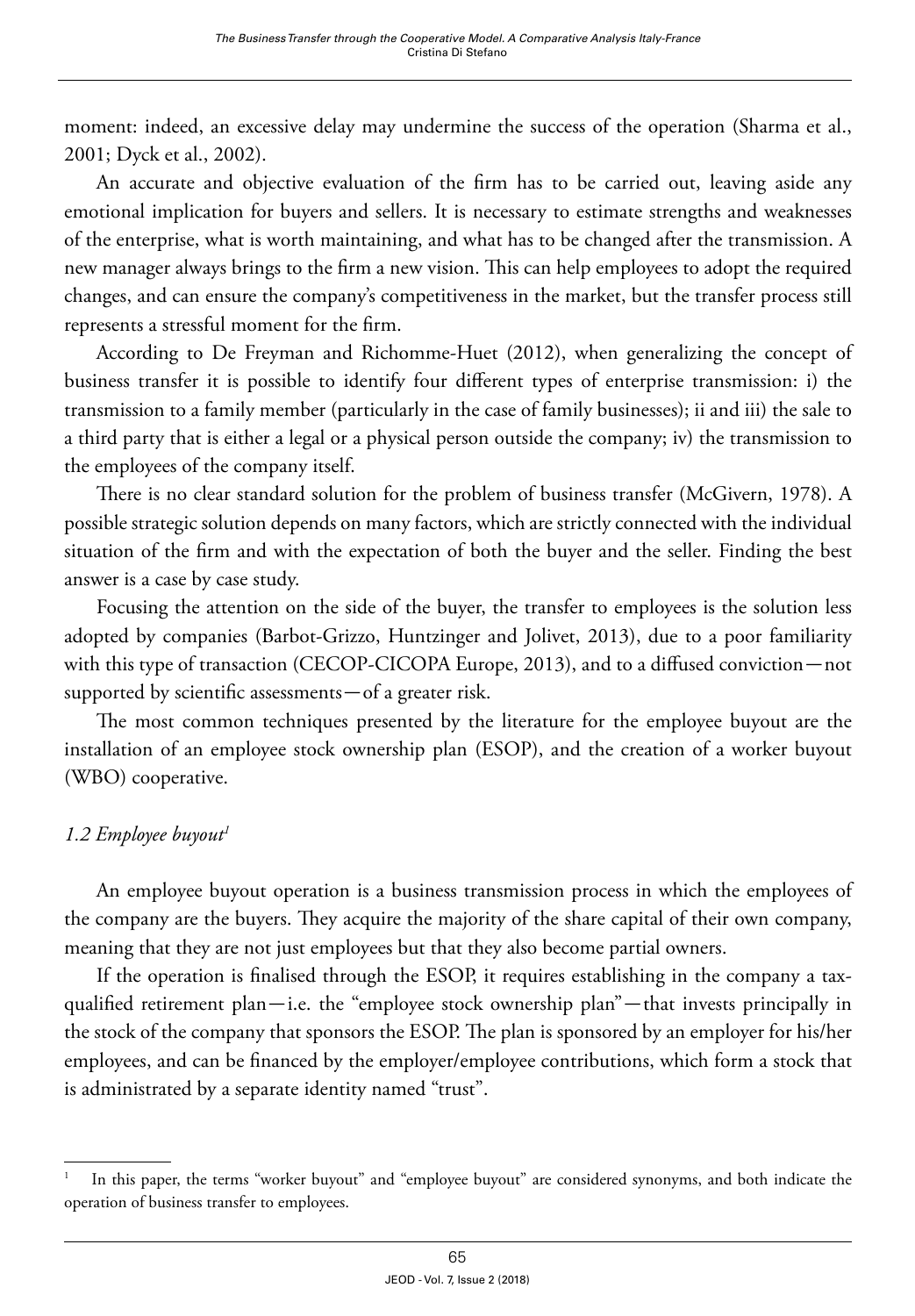This ESOP model was devised in the United States in the 1950s. It sets specific requirements that are defined in the Employee Retirement Income Security Act (ERISA) of 1974, and in the Internal Revenue Code of 1986 (Menke and Buxton, 2010). It is a widespread model adopted by many countries with features and tax benefits that are variable according to the regulatory framework.

The ESOP may provide employees with the eligibility of having more or less participation in the management of the trust. The particular type of ESOP that allows employees this extensive involvement is the "democratic ESOP" established on a "one worker one vote basis" (Rothschild-Whitt, 1985), however this is a residual case (Keeling, 2012).

Therefore, ESOPs are in most cases partial buyouts (Vieta, 2015; Vieta, Depedri and Carrano, 2017). They do not regularly give employees the right to vote, even if participation in the decisionmaking process, information sharing inside the firm, identification with the company, and motivation to work usually improve (Kruse, Blasi and Freeman, 2012). For this reason, ESOPs are often assimilated to financial operations like profit sharing schemes or employee share ownership schemes (Pérotin and Robinson, 2002; Lowitzsch, 2008; Pendleton and Robinson, 2011), which guarantee property rights, but do not give workers the management rights of the company.

The second way to implement an employee buyout is to create a worker buyout cooperative. It is possible to identify examples of business transfers through the cooperative model all over the world, but the frequency of the operations varies from country to country. In some nations, there are just sporadic cases, while in others the creation of WBO cooperatives is a widespread and systematized operation.

In Europe, WBO cooperatives are common in Italy, France and Spain, as they are some of the European states where the cooperative sector is much older, larger, and more developed (Corcoran and Wilson, 2010). Moreover, in these three countries specific regulations are adopted to encourage workers to buyout.

Regardless of the specific regulation of each country, the cooperative sector can be considered as one, because the principles that cooperatives comply with are the same worldwide. Members of a cooperative manage the company democratically on the basis of the "one member, one vote" principle. Capital is variable and profit distribution is limited or absent, while membership is open and voluntary. Cooperatives provide education and training for their members to enhance the contribution that each member can give to the cooperative, and ensure their continuous development. Cooperatives are characterised by a close relationship with the community and the territories in which they operate. Furthermore, the cooperative movement provides support to cooperatives through regional, national, and international organisations that support and reinforce the sharing of cooperative values (ICA, 1995).

A WBO cooperative differs from a democratic ESOP in certain respects. The former requires the establishment of a new company, which is different from the previous one and is organized as a worker cooperative. The latter requires the creation of a trust that is a legal entity, which is separate and additional to the company that adopted the ESOP. The trust purchases shares of the capital stock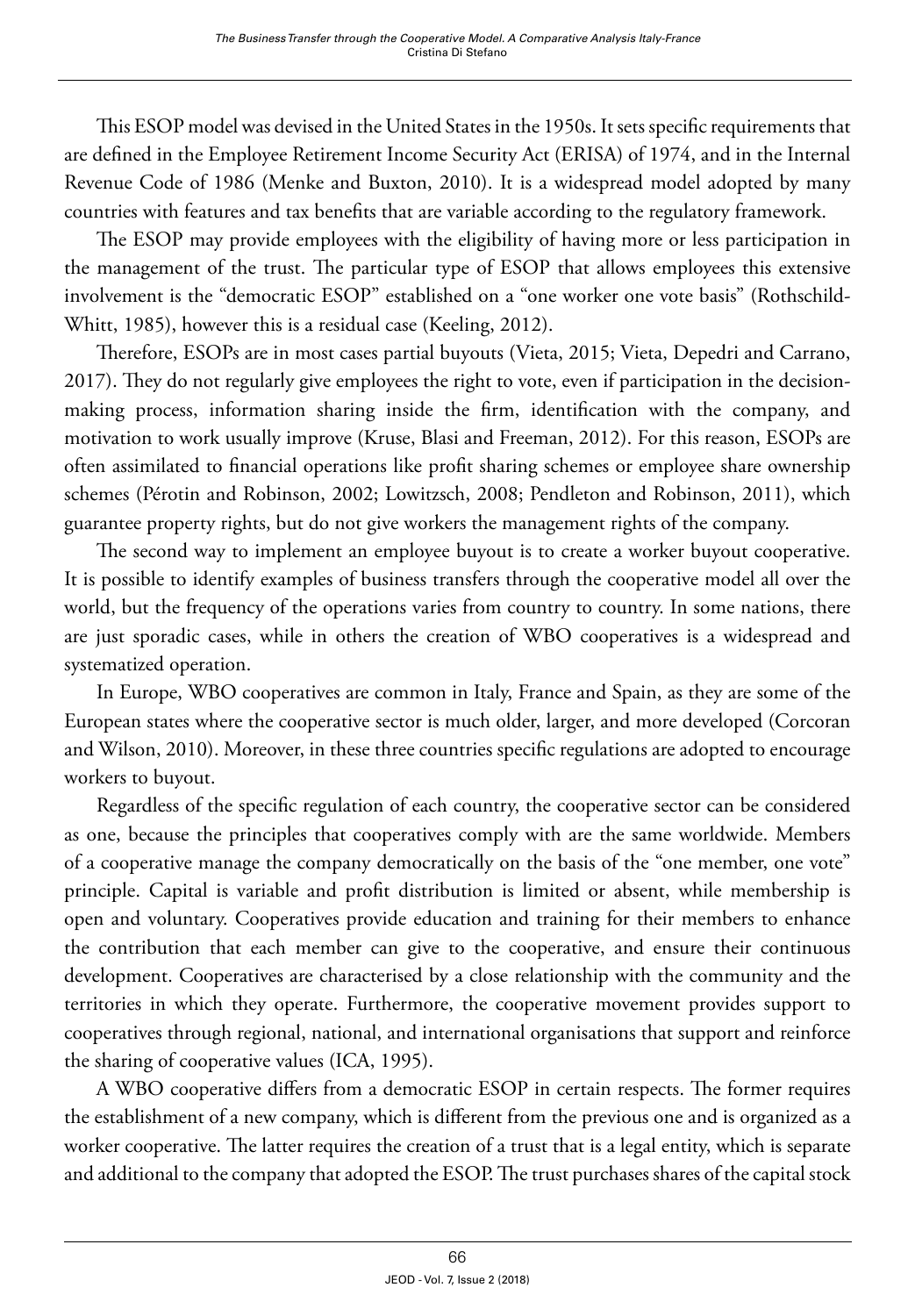of the company but not necessarily the total, and holds them for the benefit of the employees. This means that workers acquire possession of the shares only when they leave the company. Moreover, employee participation in the company is not direct, but mediated through the trust in which they can vote. Differently from the cooperative, in the democratic ESOP democracy lies in the trust and not in the company.

Leaving aside the ESOP model, this paper focuses on WBO operations implemented through the cooperative model, and in particular on the operations carried out in France and in Italy, as these are two of the European countries where WBO cooperatives are more diffused.

After introducing the procedures adopted in the two countries, the paper will provide a joint analysis of the two systems, the key factors of the operation, and the main actors involved. It will then identify the dynamics that favour the success of a WBO operation through a cooperative, and the ones that retain it.

WBO operations are still not thoroughly studied, and certainly, this investigation cannot be considered exhaustive; however, the comparison between the two models has permitted certain generalizations.

## **2. WBO cooperatives in Italy and France**

#### *2.1 The Italian and French worker buyout models*

### **The Italian model**

Italian worker buyout operations involve the creation of a new company in the form of a worker cooperative (*cooperativa di produzione lavoro)*<sup>2</sup> , or a social cooperative (*cooperativa sociale)*<sup>3</sup> . Employees form a cooperative by subscribing and paying shares of the social capital that come from personal savings, the advancement of the mobility allowance, or the severance pay (TFR).

In Italy, WBO operations are implemented for enterprises that are experiencing situations of crisis, in order to save the business as a last resort. The transmission of healthy companies to employees through a cooperative is not forbidden by the Italian law system; nevertheless, it is not carried out, nor encouraged by any regulation.

To constitute the capital of the start-up cooperative, employees buy its shares, while the law provides them with help in case they do not have enough personal savings. They can use the severance pay, or they can request the national social security institute—Istituto Nazionale della

<sup>2</sup> In Italy, the legislation on cooperatives is defined in art. 45 of the Italian Constitution, and in art. 2511-2545 of the Civil Code. The normative on Spa (*società per azioni*) and on Srl (*società a responsabilità limitata*) is applied when compatible.

The discipline of social cooperatives is defined by the Law of 8 November 1991 n. 381.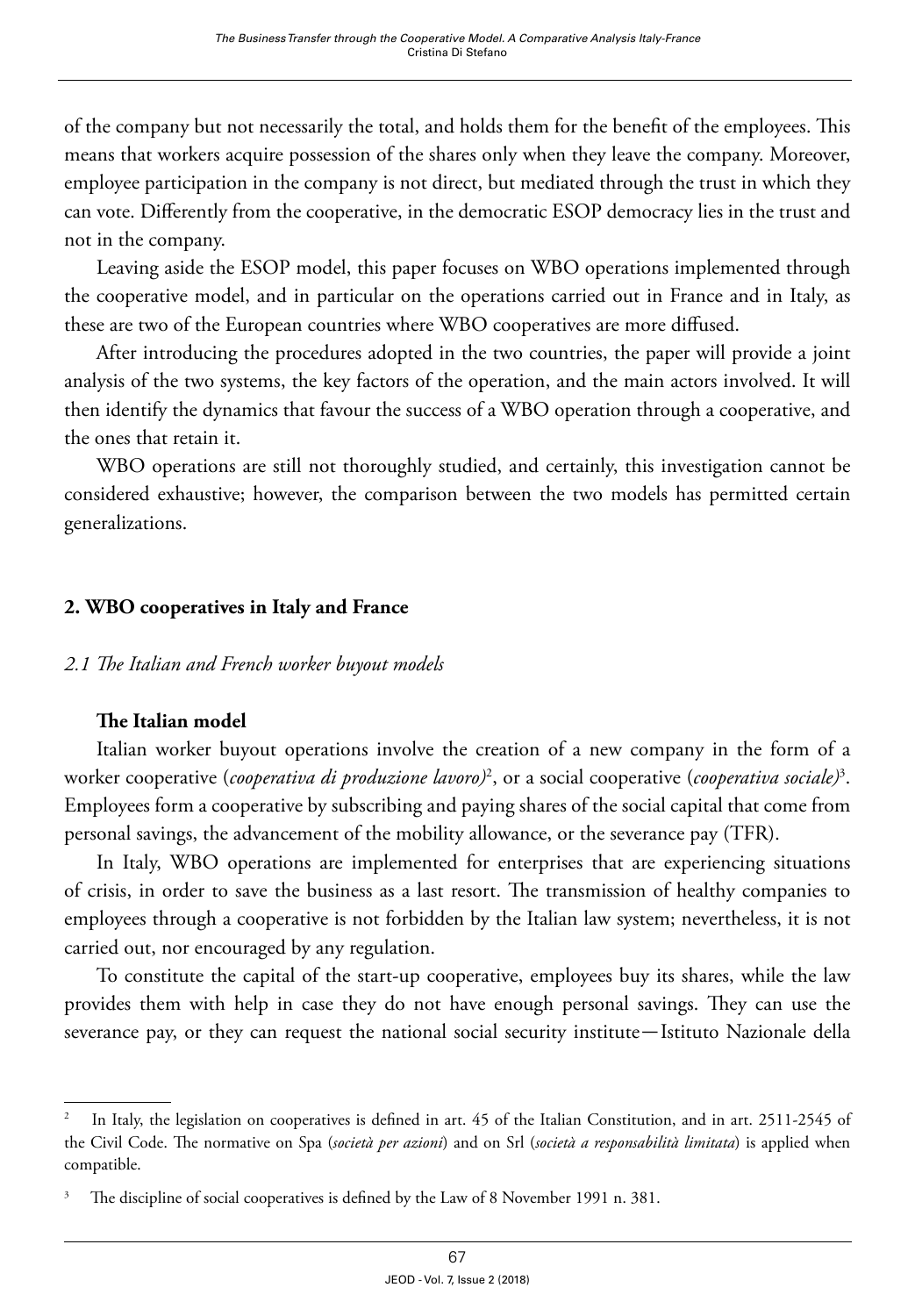Previdenza Sociale (INPS)—for an anticipation of the unemployment benefits. Workers enrolled in mobility lists who have a seniority in the company of twelve months, of which at least six effectively worked, can apply for the anticipation of the mobility allowance<sup>4</sup>. Additionally, workers have the "right of first refusal": people working in a company in crisis have priority in the creation of a WBO cooperative over any other possible investor interested in the takeover of the same company<sup>5</sup>.

The introduction in the last years of the right of first refusal did not actually change the use of WBO operations as a last resort. As it will be better analysed later in the paper, the establishment of a WBO cooperative is a huge decision for workers, and they think about it after all the other options have been unsuccessfully taken into consideration.

Once the WBO cooperative is established, it acquires from the previous company the entire business or a business unit. Otherwise, the cooperative can just buy or rent from the old company the machinery, the equipment, and the buildings that it needs to operate.

Italian WBO cooperatives benefit from the support of the "Marcora Law", a law named in honour of Giovanni Marcora, the Italian Minister of Economics who conceived it. On the basis of his draft law, in 1985, the Italian Parliament passed the Law n. 49/1985 on "Measures for credit for cooperation and urgent measures for safeguarding the employment level". As a matter of fact, in the early 1980s, the Italian industrial production was stagnant, and the unemployment rate was very high. With his draft law, Minister Marcora, who firmly believed in the cooperative movement and in its potential, wanted to offer to enterprises and workers an extra measure of support to production and employment (Dandolo, 2009).

Even if the law has been updated and revised over the years $\delta$ , the idea behind the model has not changed. The Marcora  $\text{Law}^7$  provides help to workers that want to implement the operation by establishing two funds: i) Foncooper, a rotating fund managed by Banca Nazionale del Lavoro (BNL) that provides help to the entire cooperative system; ii) and Fondo speciale per la salvaguardia dei livelli occupazionali, a fund dedicated to WBO cooperatives. The fund is revolving<sup>8</sup>, and is managed by financial companies that are specifically created to administer it. The latter take the form

Law of 23 July 1991 n. 223, art. 7, par.5.

<sup>&</sup>lt;sup>5</sup> Legislative Decree of 23 December 2013, n. 145 (Decree of doing), art. 11, par.2.

<sup>6</sup> Law n. 49/1985 has undergone an EU infringement procedure because it has been considered contrary to EU competition rules, and has been updated with Law n. 57/2001, passed on 5 March 2001.

<sup>7</sup> On the basis of the 2001 amendments.

<sup>&</sup>lt;sup>8</sup> "Revolving" means that all investments and loans must guarantee an economic return to the fund. Investments in the equity of cooperatives have a maximum term of 10 years and the divestiture, according to a repayment plan, must take place at market value (Ministry of Industry, Decree of 16 April 2003, art. 3). Also, in case of reported earnings, the dividend paid to the institutional investor is privileged, and is 2% higher compared to that of other shareholders (Ministry of Industry, Decree of 4 April 2001, art. 4, par. 7). Loans instead must be repaid by cooperatives to the fund according to a repayment plan, and at a subsidized interest rate.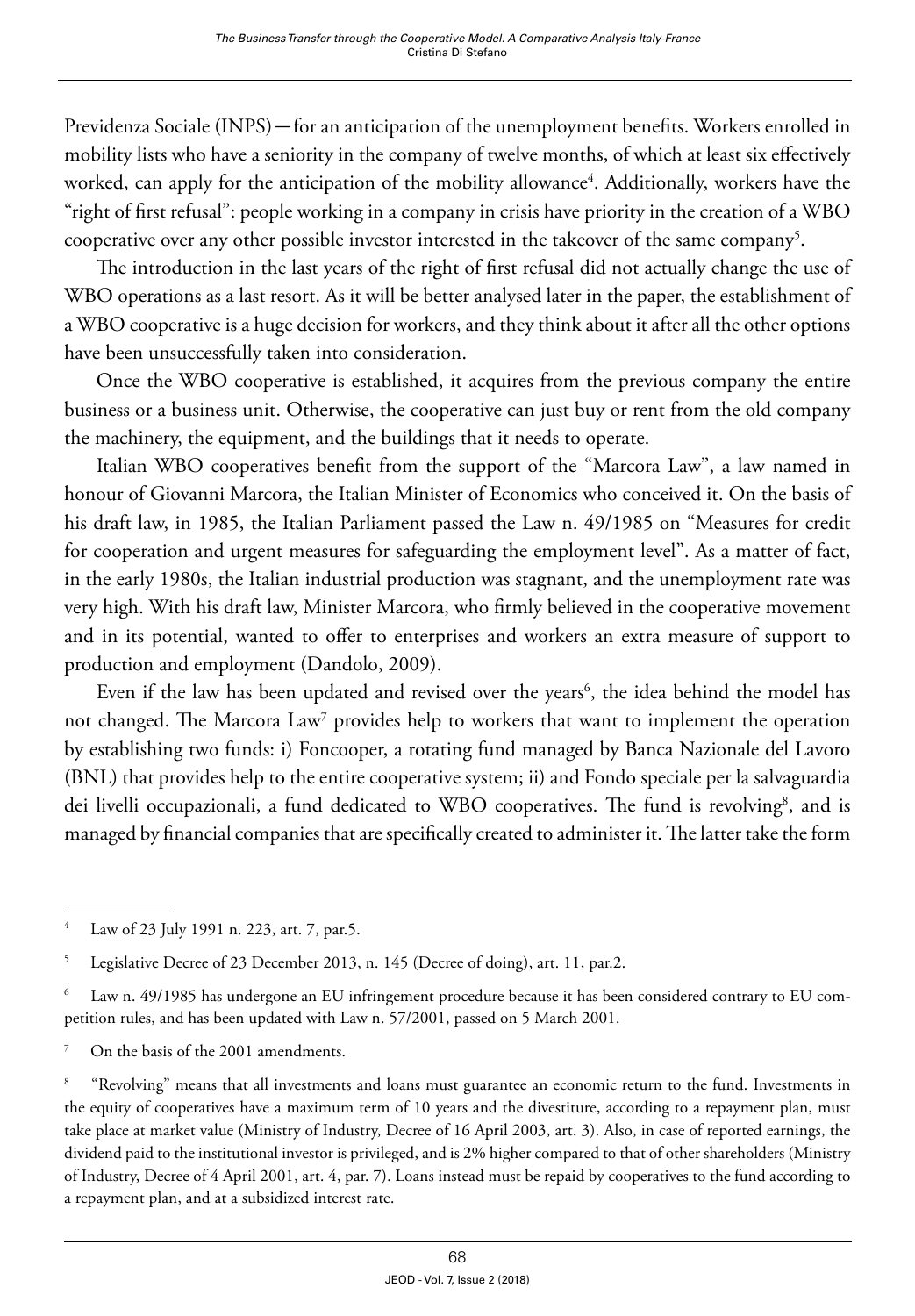of institutional investors<sup>9</sup>, and are allowed to invest in the capital of the WBO cooperatives through "temporary minority holdings", or/and to provide loans and financial facilities to cooperatives<sup>10</sup>.

Furthermore, WBO cooperatives have the possibility to obtain additional financing shares by other financial investors: i) *socio sovventore* and *socio finanziatore11,* which are two particular types of members created by the law only for cooperatives; ii) and other financial and non-financial entities interested in the project. Organisations that in recent years have most supported WBO operations are: i) Coopfond, the fund created by Legacoop; ii) Banca Etica, a non-profit bank; iii) and Fondo Sviluppo, a fund created by Confcooperative<sup>12</sup>. Moreover, depending on the case, other actors have been involved in WBO operations: local or national government, unions, traditional banks, territorial associations, accountants, or other organisations specialized on cooperatives and particularly interested in this specific operation. Their presence is not constant, but depending on the case it can be crucial.

With the Ministerial Decree of 4 December 2014<sup>13</sup>, the Ministry of Economic Development established another financing instrument providing additional financial resources specifically addressed to WBO cooperatives. Cooperatives in which the institutional investors already have an equity participation within the Marcora Law may then obtain additional funding at subsidized interest rates to support their business plan.

Although the Marcora Law was drafted in 1985, it is only in recent years that the phenomenon of WBO cooperatives is intensifying in Italy, with the number of interventions financed by institutional investors also growing (Vieta, 2015; Vieta, Depedri and Carrano, 2017).

### **The French model**

In France, the model has evolved differently. Although, French operations also entail the creation of a cooperative—which takes the form of a *société coopérative et participative* (SCOP)14—, they are implemented both in case of normal business transfer and in case of saving a company from crisis<sup>15</sup>.

All operations are carried out with the support of Confédération Générale des SCOP (CG

<sup>14</sup> Law n. 47-1775 of 10 September 1947 on the cooperation status.

<sup>15</sup> In 2017, 14% of the newly created SCOPs in France were formed after the transmission of healthy companies, and another 10% of SCOPs were created after the transmission of company in crisis (CG SCOP, 2017).

<sup>9</sup> During the last years, only an institutional investor has been operating: CFI-Cooperazione Finanza Impresa.

<sup>10</sup> Law n. 49/1985, art. 17, comma 5.

<sup>&</sup>lt;sup>11</sup> Art. 2526 of Civil Code.

<sup>&</sup>lt;sup>12</sup> Legacoop and Confcooperative are legally recognized associations of assistance, representation, protection and audit of cooperatives operating throughout the country.

<sup>&</sup>lt;sup>13</sup> Under the provisions of art. 1, par. 845, of Law of 27 December 2006 n. 296 and subsequent amendments and additions.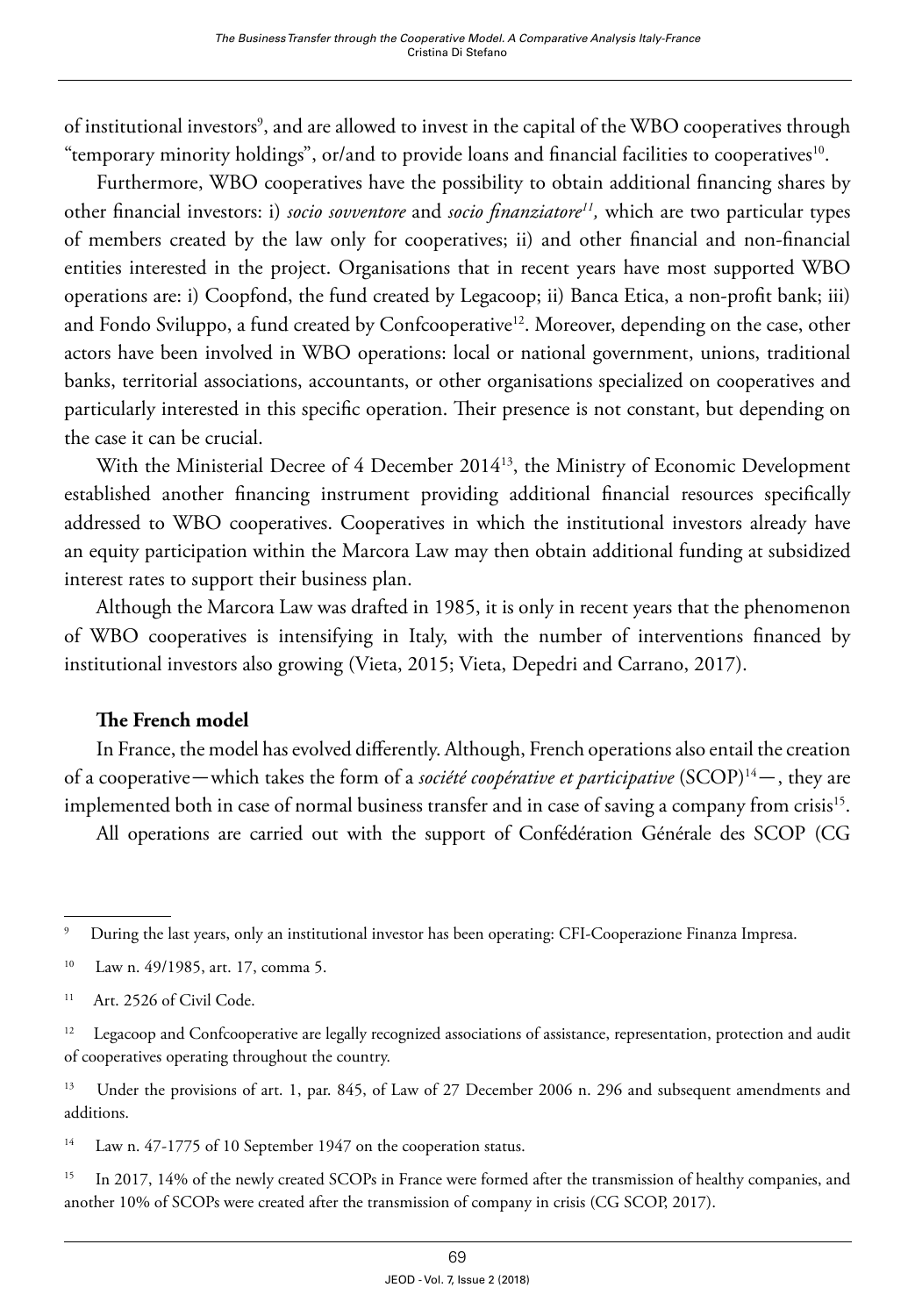SCOP)16, which operates all over the country through the various Unions Régionales des SCOP (UR SCOP). Its experts, who are sometimes sustained by third parties operating outside the organization, such as lawyers and accountants specialized on SCOPs, support the creation of the cooperative in all its steps: conception of the project, fundraising, building of the business plan, and implementation of the new cooperative. They also provide training to new members and new managers in order to increase their skills and deepen their knowledge of the cooperative model and its features. Thus, they provide an overall support for the business transfer and the creation of a SCOP.

Even though WBO operations have been carried out for several years, it was only in 2014 that the government enacted a law aimed at supporting the so called *reprise d'entreprise par les salari*é*s en sociétés coopératives et participatives* (RES en SCOP). More specifically, decree n. 2014-1758 of 31 December 2014 was promulgated to favour the creation of *SCOPs d'amorçage*, which allow employees to acquire 50% of the capital of the SCOP over a period of seven years, thus also helping overcome the problem of initial capitalization of the company. Through the *SCOP d'amorçage*, workers can independently manage the company since its establishment, despite not having signed the majority of the share capital. At the establishment of the SCOP, outside investors buy equity shares without acquiring voting rights, and undertake to sell in seven years a part of the equity acquired to the workers of the cooperative in order to enable them to get 50% of the total shares.

CG SCOP plays a central role in the operation, since it is the only existing organization in France that provides assistance to SCOPs, and to RES en SCOPs*.* The setting up of the operation, in particular for enterprises in crisis, is subject to their approval, and to their legal, economic, organisational and fundraising help. In the French model, there are no forms of financial support provided by law for the implementation of RES en SCOP projects, except the one of 2014 mentioned above. There are some financial entities operating on a national level that support capital raising of the SCOP movement in general, and thus also the RES en SCOP, but only Union Régionale des SCOP Rhône-Alpes (now Union Régionale des SCOP Auvergne-Rhône-Alpes) has created a company specialized in the financing of RES en SCOP operations. This is Transmea<sup>17</sup>, a venture capital that enters in the capital of the SCOP without taking any voice in the management of the cooperative, which is left entirely to its workers.

The Italian and French models have evolved differently, due to the diverse socio-economic contexts; and varying are also the instruments of support conceived by the legislators. In Italy, WBO cooperatives have been regulated after the enactment of the Marcora Law, and thanks to the

<sup>&</sup>lt;sup>16</sup> This is a national association that helps and represents all existing cooperatives in France, and that promotes the development of the cooperative movement.

<sup>&</sup>lt;sup>17</sup> Transmea is a company created by Union Régionale des SCOP Rhône-Alpes, in partnership with Rhône-Alpes region, and is supported by Caisse des Dépôts et Consignations, Crédit Coopératif, and by other financial organizations (MACIF, SPOT, Socoden, NEF, IDES). Transmea has the availability of EUR 4,500,000.00 of capital risk to operate, and it is an instrument specifically dedicated to founding enterprises created after the *reprise d'enterprise* in the form of SCOP or in any other form [\(http://www.transmea.coop\)](http://www.transmea.coop).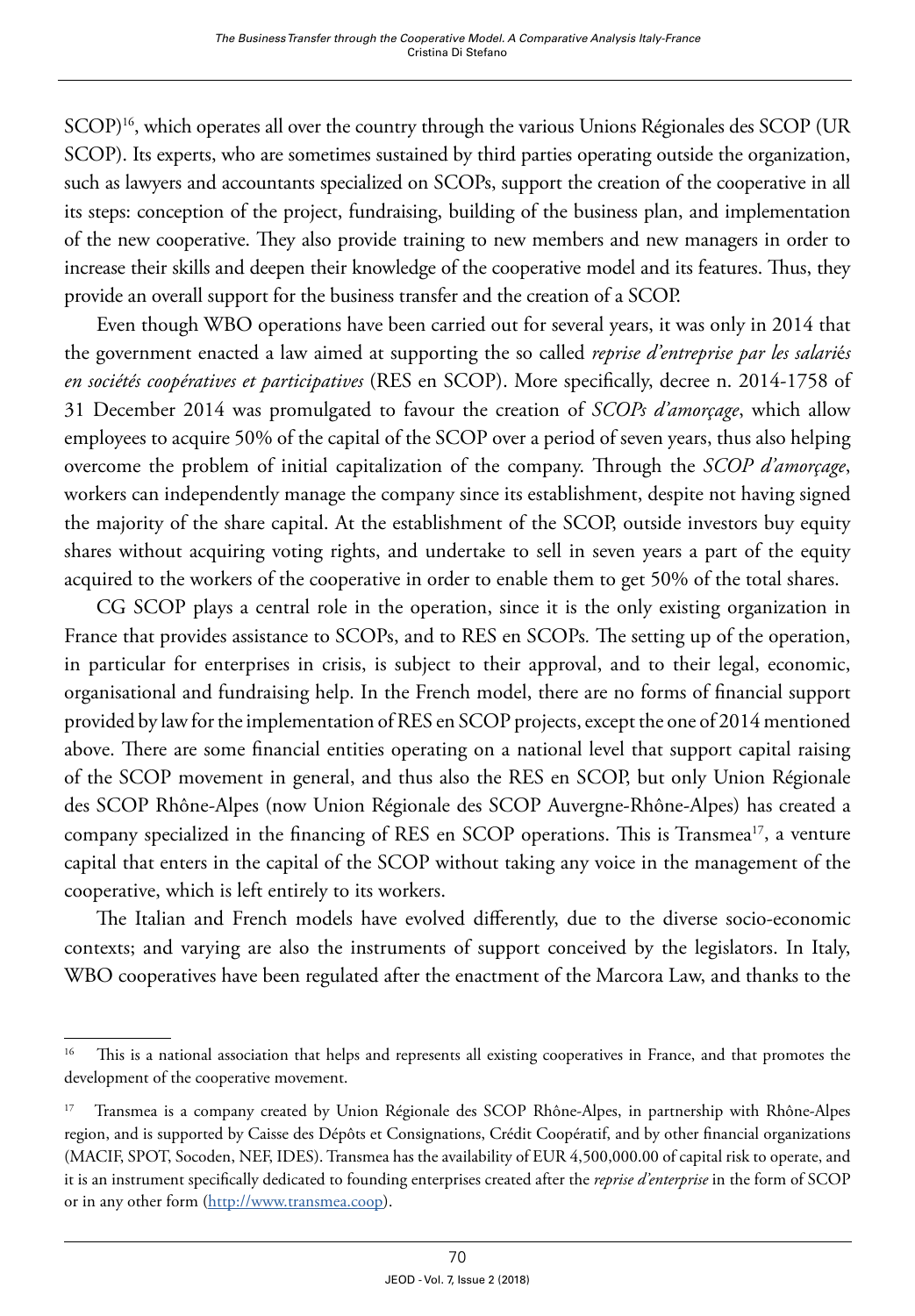financial support of institutional investors. In France, CG SCOP has played a central role in the development of WBO operations, while legislative intervention and financial support has played a secondary role.

Nevertheless, the presence of these differences does not affect the possibility to simultaneously analyse the two models. On the contrary, it favours the extrapolation of key elements of the operation that are independent of the context.

## *2.2 Worker buyout process*

The phases in which WBO operations can be divided are the same in both Italian and French models. By focusing the attention on the buyer of the company—namely the workers in our case it is possible to analyse the transfer/reprise of the company through the cooperative instrument using the Deschamps model, which divides the process of business transfer in three main steps: pre-reprise, transaction, and post-reprise phase (Deschamps, 2002).

The first phase is a preliminary one. In WBO operations, workers examine the chance to buy the company by constituting a cooperative. The final decision is concluded after making different evaluations (each worker individually and collectively) and a feasibility study. The person or the people who promote the operation can differ from case to case; however, independently from the proposer(s), the first phase implies a feasibility analysis and a pros and cons evaluation.

This is followed by a transitional phase, during which all financial, human, and economic conditions required for the establishment are settled up. The actual steps taken and the stakeholders involved can change from case to case, but in both the Italian and French models, we can identify a phase of transition and preparation that is essential for the effective establishment of the cooperative.

The third and last step in the process of business transfer consists in the finalization of the project: the new cooperative is legally constituted, and begins to operate according to the new organisational and governance conditions.

Although each case is different, as it is the framework for the operation in Italy and France, the common goal of all operations is to continue the business through a cooperative managed by workers. The parties involved in the process and the time required to complete the operation may vary from case to case, but the final result is the same.

The amount of time necessary to conclude the entire process is a relevant element in the WBO operation. This point has been analysed in an interview carried out for the purpose of this study with an operator of the UR SCOP Rhône-Alpes specialized in the RES en SCOP (UR SCOP consultant, interview, 12 July 2016). In the interview, it emerged that the amount of time available is an element of differentiation between the transmission of healthy companies and the takeover of distressed ones, but that, at the same time, this is not the most critical element for the success of the operation. In a healthy company, the operation is frequently prepared in a longer period of time, measured in years; while time is limited to less than 12/18 months for companies in crisis. The time limitation depends on the requirement of the court for the submission of the recovery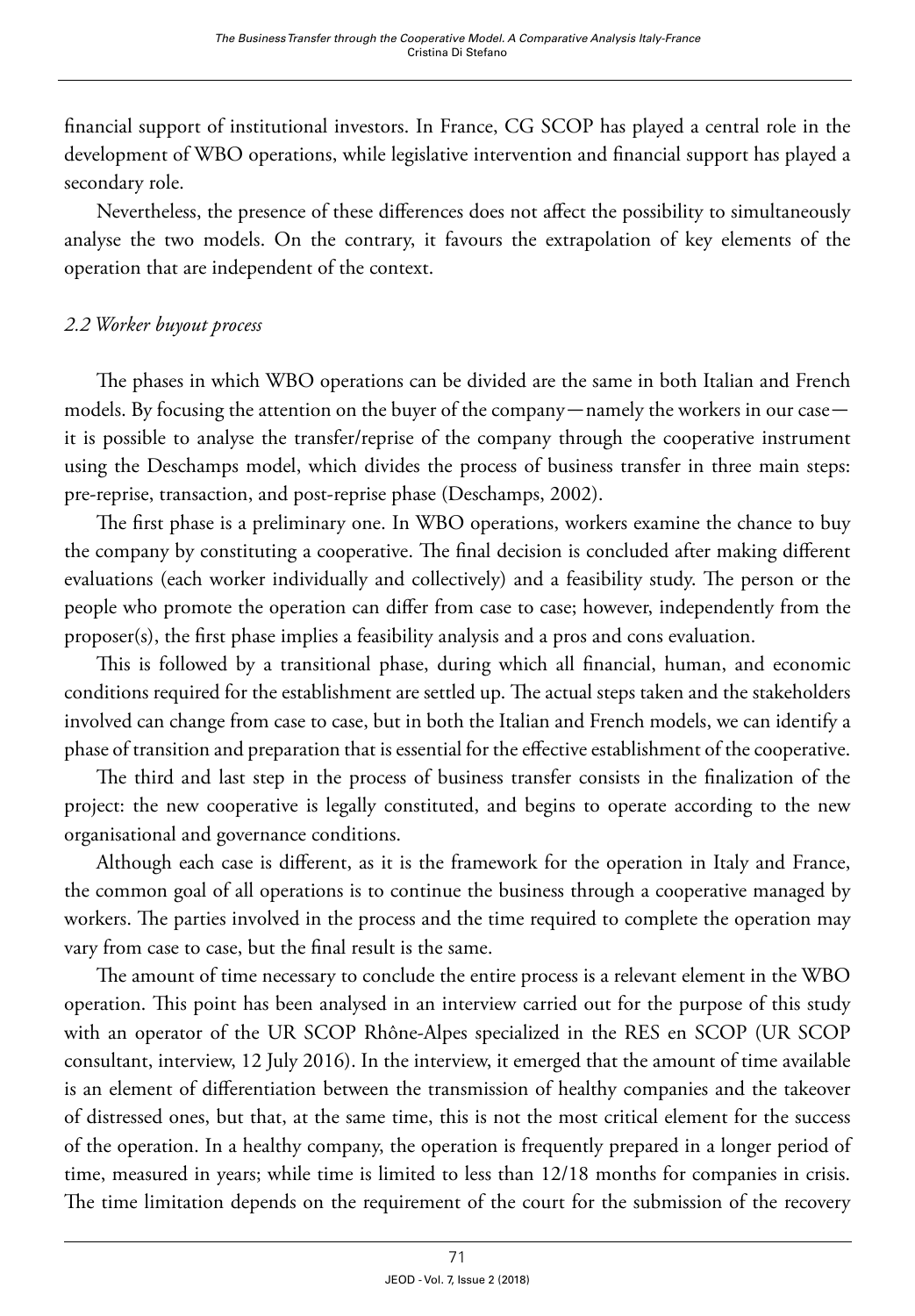plan, and on the need to act quickly to not deteriorate further the economic and financial situation of the company.

It is also stated in the interview that a minimum period of time of two months is required to prepare a recovery plan in distressed companies and to find lenders. When there is enough time, it no longer plays an essential role for the operation to be successful; motivation of workers and strong attachment to the company seem to be more determinant. As the UR SCOP consultant said: "*When all conditions seem gathered and there is just a problem of time, we are capable of working at night, during the weekends. […] Really, when there is everything and there is a motivation to work fast, generally, for the buyout of a troubled company, to do it right, it takes at least two months"*<sup>18</sup> *(*UR SCOP consultant, interview, 12 July 2016).

Focusing the attention on the motivations that stimulate employees to constitute a WBO cooperative, there are no differences between healthy and distressed companies. Some authors (Maritz, 2004; Harding et al., 2006; Bosma and Harding, 2007) distinguish the entrepreneurial spirit in "necessity driven" and "opportunity driven" entrepreneurship, considering the first case as the solution adopted by people that do not have any other available option, and the second case as the decision made by people that create an enterprise for their personal fulfilment. However, this differentiation cannot be simplistically applied to the two cases of WBO operations realized in healthy and in distressed company.

It is true that a WBO operation applied in a company in crisis is the last resort strategy for workers who do not have other options available. Nevertheless, it is also true that the choice to join the cooperative is free, and is connected with the will of all participants to share a common project. This is no different from what happens in cooperatives created after the transfer of healthy companies. Both the expert of the UR SCOP and all the cooperatives interviewed confirmed that in presence of an opportunity, the decision to implement the transaction derives from the workers' desire to maintain control over the future of their job, and to prevent outside investors from affecting the good performance of the company.

During the interview, the president of a French SCOP created for the transfer of a healthy company was asked: "*do you think that the decision of workers to take part in the SCOP was in part due to the desire to not have an external owner?*". To which he replied: "*They knew that if other external people were involved, things would probably change in the way they work. It's an important point. We are our company, and our company it's only us"* (President of cooperative n. 5, interview, 12 July 2016).

To conclude, it is possible to jointly analyse the operations carried out in Italy in companies in crisis, and those carried out in France in both cases of healthy and distressed companies, because regardless of the peculiarities of each operation, the core elements are the same.

The cases analysed in this paper are the following.

<sup>18</sup> *"[…] Quand toutes les conditions semblent réunies et qu'il y a juste un problème de temps, on est capable de travailler la nuit les weekends […]. Vraiment quand il y a toutes (les conditions) réunies et il y a la motivation qu'on fait travailler vite, en général pour la reprise d'entreprise en difficulté, pour le faire bien, il faut au moins deux mois."*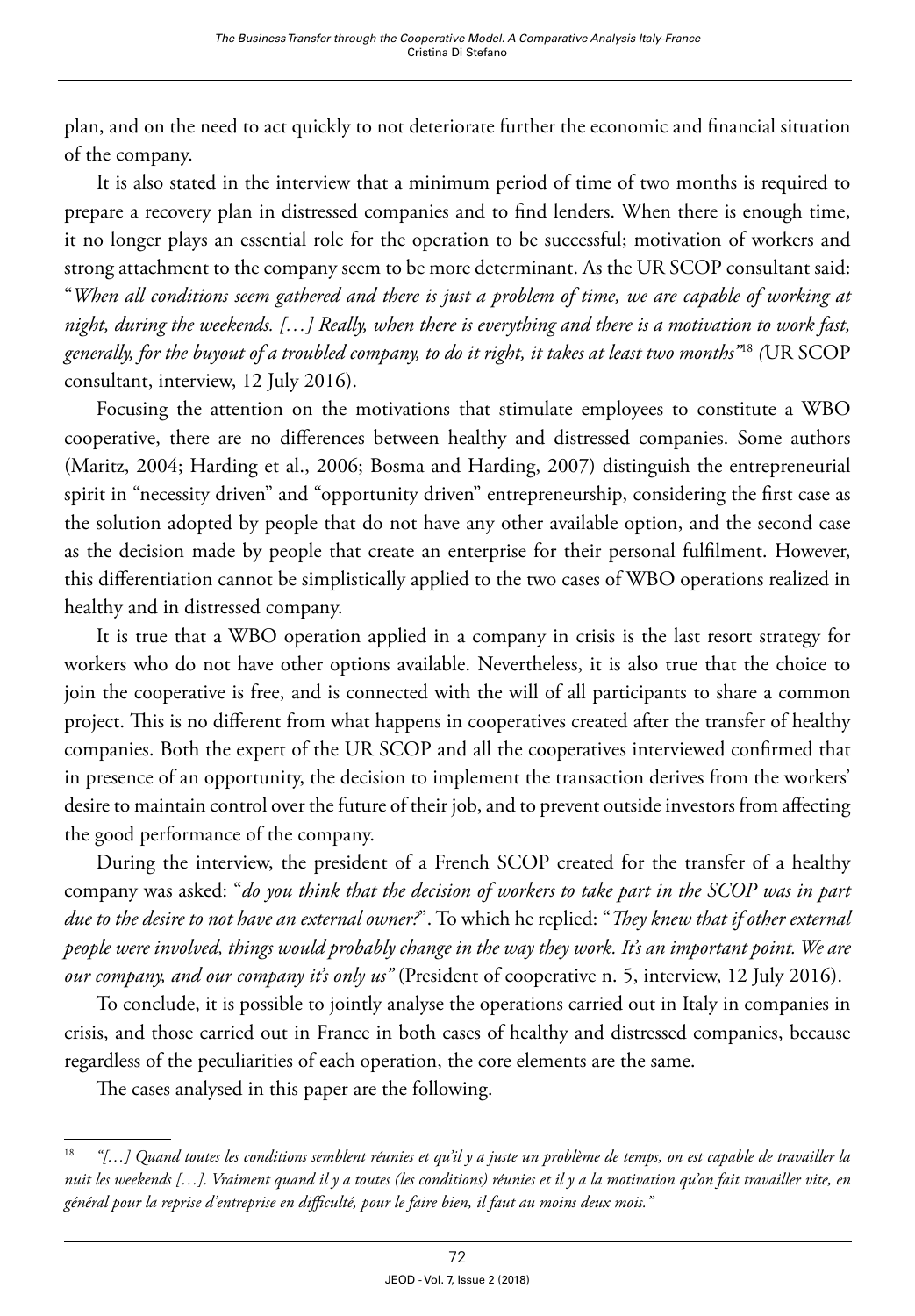# *2.3 The analysed WBO cooperatives*

The Italian worker buyout cooperatives involved in this study are three small-medium sized enterprises—with a number of workers between 10 and 60—operating in the manufacturing sector, although in different subsectors. All WBO operations were realized from 2008 to 2011, were financially supported by CFI-Cooperazione Finanza Impresa, or/and Coopfond, and received the assistance of Legacoop.

All three cooperatives operate in Emilia Romagna. The request to participate in the study was also sent to other cooperatives throughout the country, but it is not a surprise that those who agreed to take part are located in Emilia Romagna, which is the Italian region where the cooperative movement is more developed and active<sup>19</sup>, and has a strong historical presence. The analysis conducted by Vieta for the European Research Institute on Cooperative and Social Enterprises (Euricse) in 2015 shows that Emilia Romagna, with 39 cases of WBO cooperatives, is the Italian region where the highest number of WBO operations has been carried out (Vieta, 2015; Vieta, Depedri and Carrano, 2017).

All the analysed WBO operations were carried out because of the previous company's crisis, and have been completed through the rent or the purchase of buildings and machinery, or through the purchase of the company or a business unit.

The French cooperatives analysed are also three and they also operate in the industrial sector, although in different subsectors than the Italian ones. Two of the analysed operations were performed in healthy companies because of the retirement of the previous owner, while the third one was implemented for the recovery of a company in crisis.

The size of the SCOPs is similar to that of the Italian cooperatives, as they are small-sized companies with a number of employees between 10 and 40. Similarly to Italian cooperatives, all SCOPs are located in the same region, Rhône-Alpes. In this region, as in Emilia Romagna in Italy, the cooperative sector is well developed, and the regional union of SCOPs is very active. In the interview conducted with the operator of UR SCOP Rhône-Alpes, it emerged that there are historical reasons behind the strong presence of the cooperative movement in the area: in fact, it is in Lion that the statute of SCOP has been defined for the first time.

Even if the six cooperatives analysed are located respectively in only one region of Italy and France, they offer a good representation of the WBO operations in the two countries.

WBO operations are mostly conducted in the industrial sector, especially in the labour-intensive sub-sector, which is followed by the service subsector. In general, as it is easily understandable, WBO operations cannot be implemented in capital-intensive sectors. This conclusion also emerges in the interview with the representative of UR SCOP: "*If we have a company that requires a lot of funding, we are certainly not equipped enough to accompany them. It is not that the statute is not suitable, but* 

<sup>&</sup>lt;sup>19</sup> In Emilia Romagna there are 382,186 enterprises, of which 5,151 cooperatives. This means there are 13 cooperatives every 1,000 enterprises (Diazzi, 2016).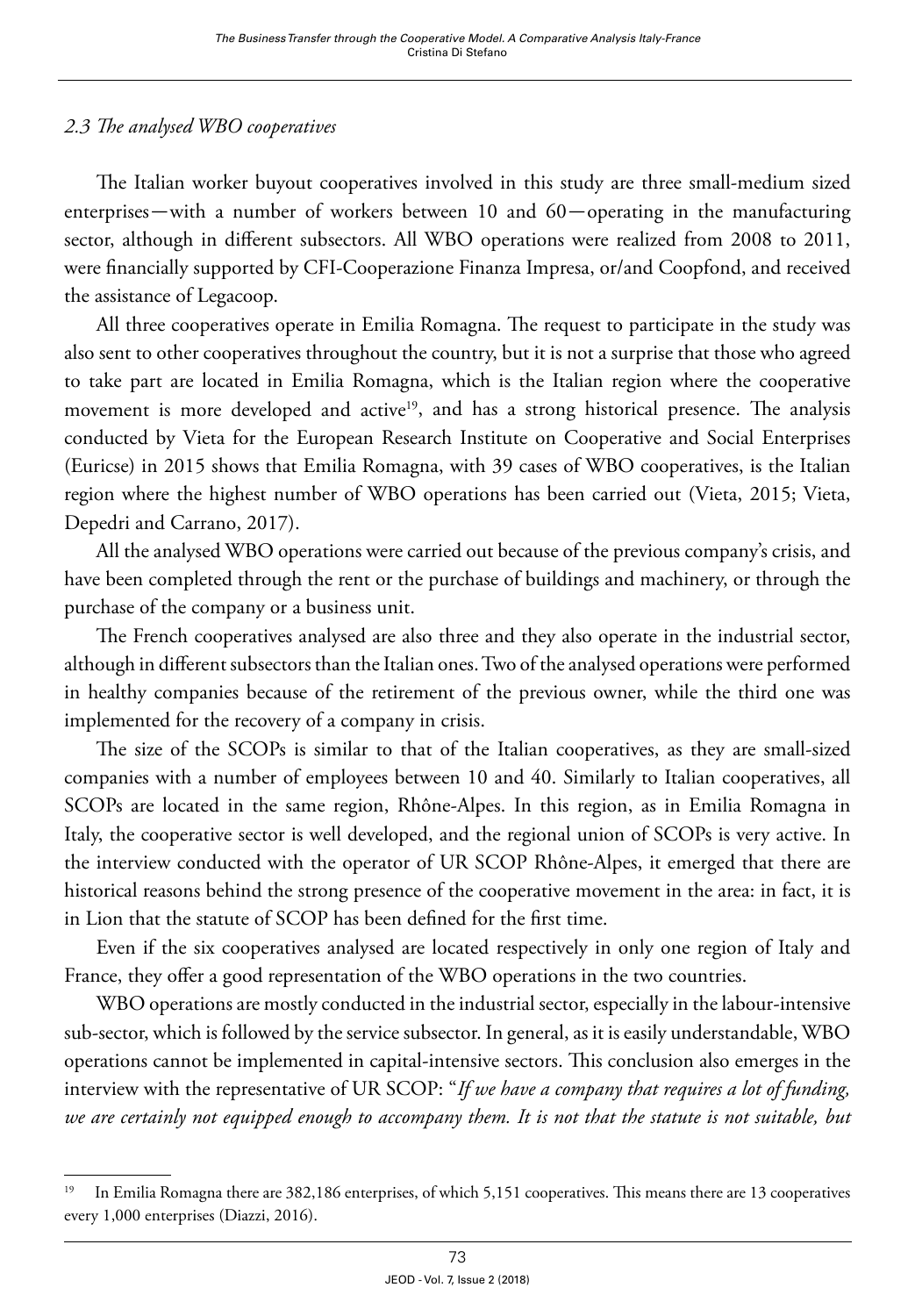*there are no technical capital investment tools to accompany these types of large-scale operations*"20.

Cooperatives generally suffer from the problem of low capitalization<sup>21</sup>, and this problem is even more pronounced in WBO cooperatives, where the procurement of the financial resources required to start the activity is a major issue.

All the analysed Italian and French companies are SMEs. In general, all WBO operations are conducted in small or medium sized enterprises, as the large size makes it difficult to implement this type of operation for economic, financial, and also human factors: sharing a common project between all workers, finding enough financial resources, and implementing the cooperative model and its principles are more difficult in big companies.

The analysed cooperatives are historically present in the geographic area where they operate, having been active for at least 15 years—up to 40 years—before the WBO. This element was stressed by all interviewees and confirms the strong involvement of employees in the project they carried out, and their strong belief in the potentiality of the company.

| Country | n. | Year of<br>incorporation | Number of<br>workers | Sector of activity                             |
|---------|----|--------------------------|----------------------|------------------------------------------------|
|         |    | 2010                     | 63                   | Manufacture of ceramic tiles and flags         |
| Italy   | 2  | 2011                     | 23                   | Production of self-adhesive material           |
|         | 3  | 2008                     | 13                   | Manufacture of other textile items n.e.c.      |
| France  | 4  | 2012                     | 32                   | Smart equipment technology                     |
|         |    | 2012                     | 25                   | Data exchange solutions and services           |
|         | 6  | 2015                     | 25                   | Industrial dehumidification and drying of food |

**Table 1. Main characteristics of the analysed cooperatives** 

### *2.4 Research methodology*

The research method selected is a qualitative one. After an analysis of multiple sources of evidence on the subject (legislation, studies, reports and articles), the study was carried out on the basis of the Grounded Theory (Glaser and Strauss, 1967).

For each of the six cooperatives, a semi-structured interview of about one hour was conducted with the president in charge. The choice to interview the president was due to his/her deep knowledge of the cooperative and of the buyout process. In fact, in all analysed cases, the president

<sup>20</sup> *"Si on a une entreprise qui nécessite beaucoup de financements nous en tout cas on n'est pas suffisamment outillé pour les accompagner. Non pas que le statu ne sera pas adapté, mais parce que il n'y a pas des outils techniques capital d'investissements pour accompagner ces types d'opérations d'une taille importante."*

<sup>&</sup>lt;sup>21</sup> The average capital ratio of the Italian cooperatives in 2013 was 27.4%; for cooperatives in the industrial sector the capital ratio was instead equal to 42.6% (Carini, Borzaga and Fontanari, 2015).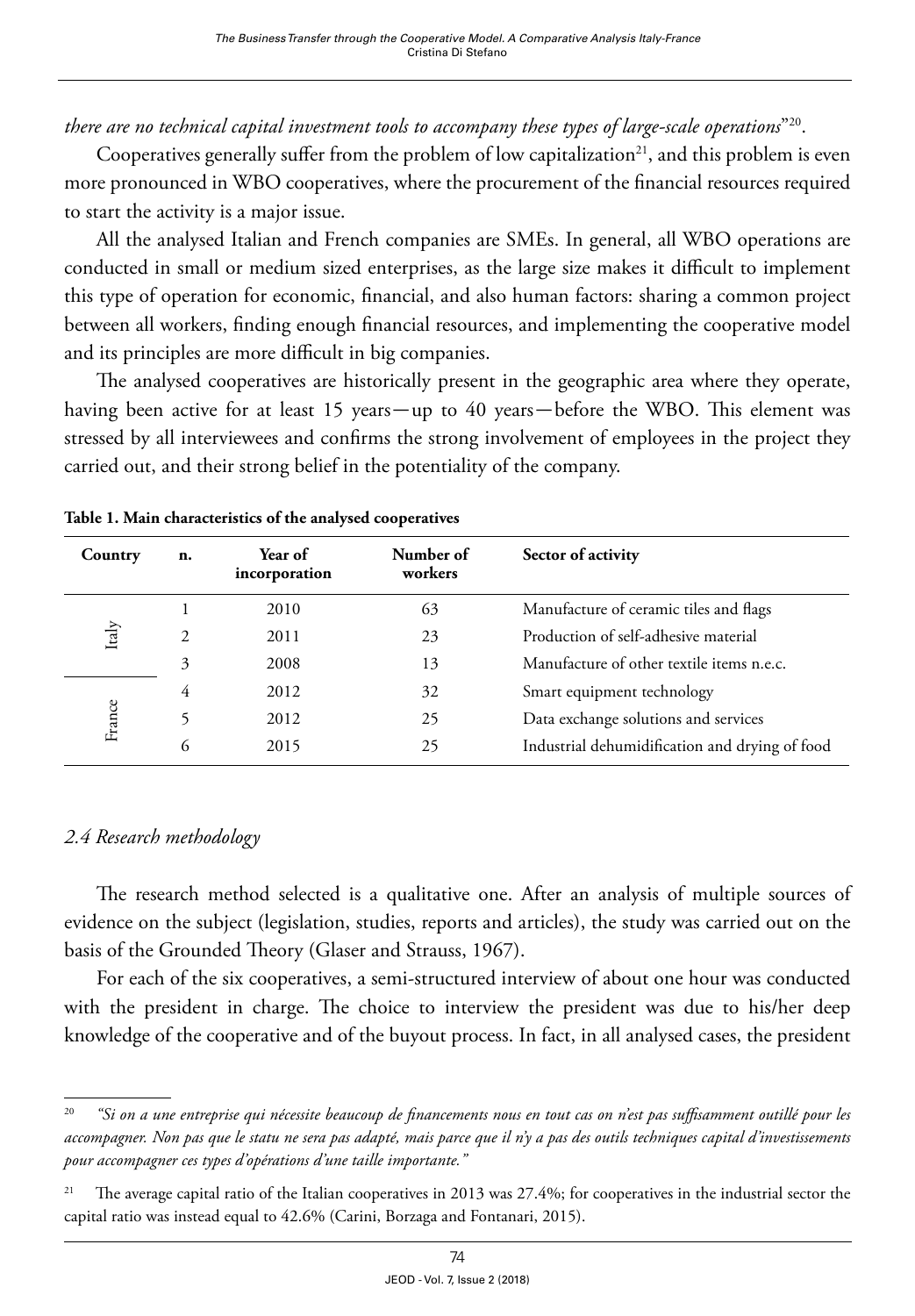had followed the operation from the earliest stages, and in the front row, thus acquiring a precise knowledge of all aspects of the buyout process, which is particularly useful for the purpose of this study.

All interviews started with a free description of the buyout process implemented. Questions were structured specifically for each cooperative—based also on secondary sources—and, if necessary, were adjusted during the interview to focus on interesting aspects.

In any case, for all cooperatives, questions concerned the situation of the company before and after the buyout, the main causes behind the choice, the actors involved and the process implemented. All interviews were completed with an overall assessment of the operation, and with the identification of the most relevant strengths and weaknesses of the process.

This approach proved to be appropriate for the research, as it rests on a method that allows to analyse in a comprehensive way a multifaceted process (Halinen and Törnroos, 2005; Yin, 2011), such as the establishment of a WBO cooperative. In fact, the buyout process is strictly connected with the specific enterprise that implements it, with the environment in which the enterprise operates, and with the actors that take part in it; for all these reasons, a thorough analysis of the operation cannot be separated from the context in which it takes place.

All interviews were recorded, transcribed and coded. At first, transcriptions were analysed through a sentence by sentence open codification, so as to identify all various concepts and ideas that interviewees had expressed about the WBO operation. Successively, these concepts were classified into the three main categories already presented above: pre-reprise, transaction, and postreprise phase. In a final step, the different ideas were grouped and generalized into core categories that could collect all elements identified in the operations.

### **3. Interview analysis**

There are some main themes that arise in all the interviews carried out.

# *3.1 Management of the pre-reprise phase*

In every company—healthy or in crisis—the pre-reprise phase consists in a deep reflection on the different options available to complete the transfer or the takeover of the company. Still, in almost all cases, the cooperative solution emerged only after the other solutions were discarded.

In one of the French cooperatives constituted for the retirement of the previous owner, it was him that proposed this solution to the workers. In the interview, the current president of the cooperative revealed (President of cooperative n. 5, interview, 12 July 2016) that when the owner decided to retire, he started to study different options, and the cooperative idea seemed to him the best: "*[…] A friend of him* (the old owner) *had some experience with the SCOP. So, he started to collect*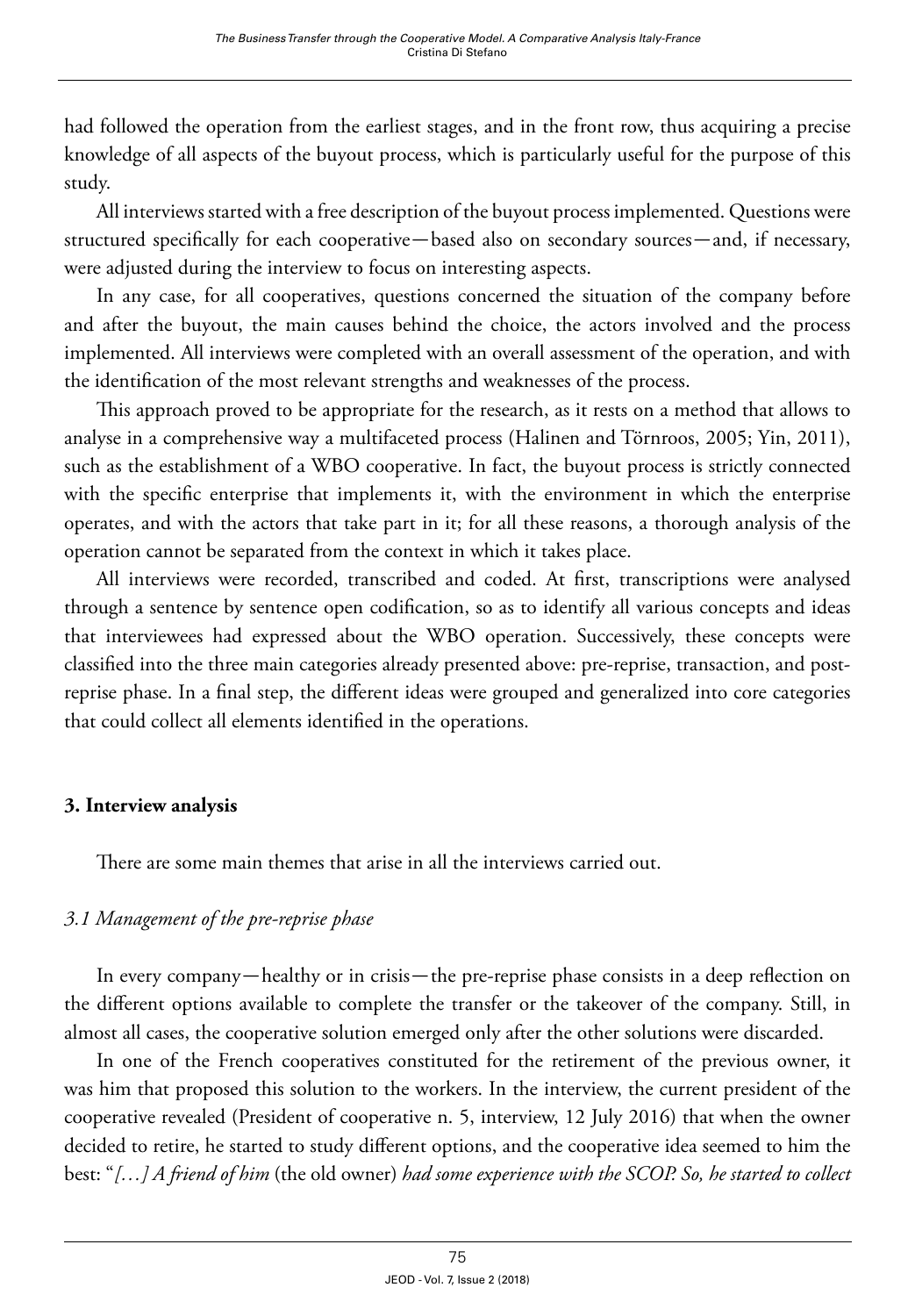*information about that. He wanted to keep the enterprise as it was before, and also the salaried were afraid to be acquired by a big company; because this certainly would have changed many things, and probably not all people would have stayed in the company. So, this way (SCOP) seemed to be the best way to keep the IT, the people, and to keep the company as it was for the personnel".*

In the other companies analysed, the cooperative solution was identified either by one or more employees that already had a previous knowledge of the cooperative movement, or by the accounting consultants of the company.

Two cases are particular and concern Italian cooperatives. In the first case, the idea to build a cooperative was put forward by the official receiver: *"[…] Then the official receiver proposed us this solution, and with the consultant we went to Legacoop. [...] In our case the bankruptcy curator was very important. She is an exceptional woman, a very prepared one; she knew this solution, and she proposed it to us [...] she realized that our company could go on, and that it had just been badly administered [...]*"22 (President of cooperative n. 3, interview, 13 July 2016).

In the second case, the cooperative solution was presented jointly by the workers and by the mayor of the municipality where the company is based. The president said: "*We had the will to continue (*with the buyout*), so we started to prepare a business plan. With this project, we went to our municipality, to our mayor. We needed resources, our problem was to have important financial resources. [...] We thought he was the first person supposed to be informed, as we are all citizens of the municipality, and the company is in the municipality. And also, there was a massive mortality of firms in the municipality. That is why the mayor seemed to us the first person to meet to ask him if he had some kinds of ideas. He presented us to the cooperative world"*23 (President of cooperative n. 2, interview, 6 July 2016).

In all the analysed cases, respondents argued that the knowledge of previous successful WBO operations had provided them with a strong stimulus to the adoption of the risk associated with the new cooperative initiative. In this regard, media represent a key channel to promote knowledge on this type of operations, and to increase their use by enterprises.

During the interview, the UR SCOP advisor noted that the diffusion of good practices is one of their strategic activities, since—as he stressed—the cooperative solution is still too often not proposed to companies by accountants, due to their lack of knowledge and their partial "incompetence". He said:

<sup>22</sup> *"Poi il curatore, anzi la curatrice fallimentare, ci ha proposto questa soluzione e quindi con il consulente ci siamo rivolti a Legacoop. […] nel nostro caso il curatore fallimentare è stato importantissimo. Lei è una donna eccezionale, preparatissima che conosceva un po' questa soluzione e ha provato a proporcela […] lei ha capito che la nostra azienda poteva andare avanti e che era stata mal amministrata. […]"*

<sup>23</sup> *"[…] La volontà di andare avanti c'era e quindi abbiamo iniziato a fare un business plan. Quindi con questo progetto ci siamo rivolti alla nostra amministrazione comunale, al nostro sindaco. Perché avevamo bisogno di risorse, il nostro problema era avere risorse finanziarie importanti. […] Abbiamo pensato che doveva essere la prima persona ad essere informata, dato che siamo tutti cittadini del comune e che l'impresa ha sede nel comune. E poi nel comune c'è stata una moria di aziende. Per questo il sindaco ci è parsa la prima persona da incontrare e a cui chiedere se aveva conoscenze da qualche parte. L'amministrazione comunale ci ha presentato il mondo cooperativo."*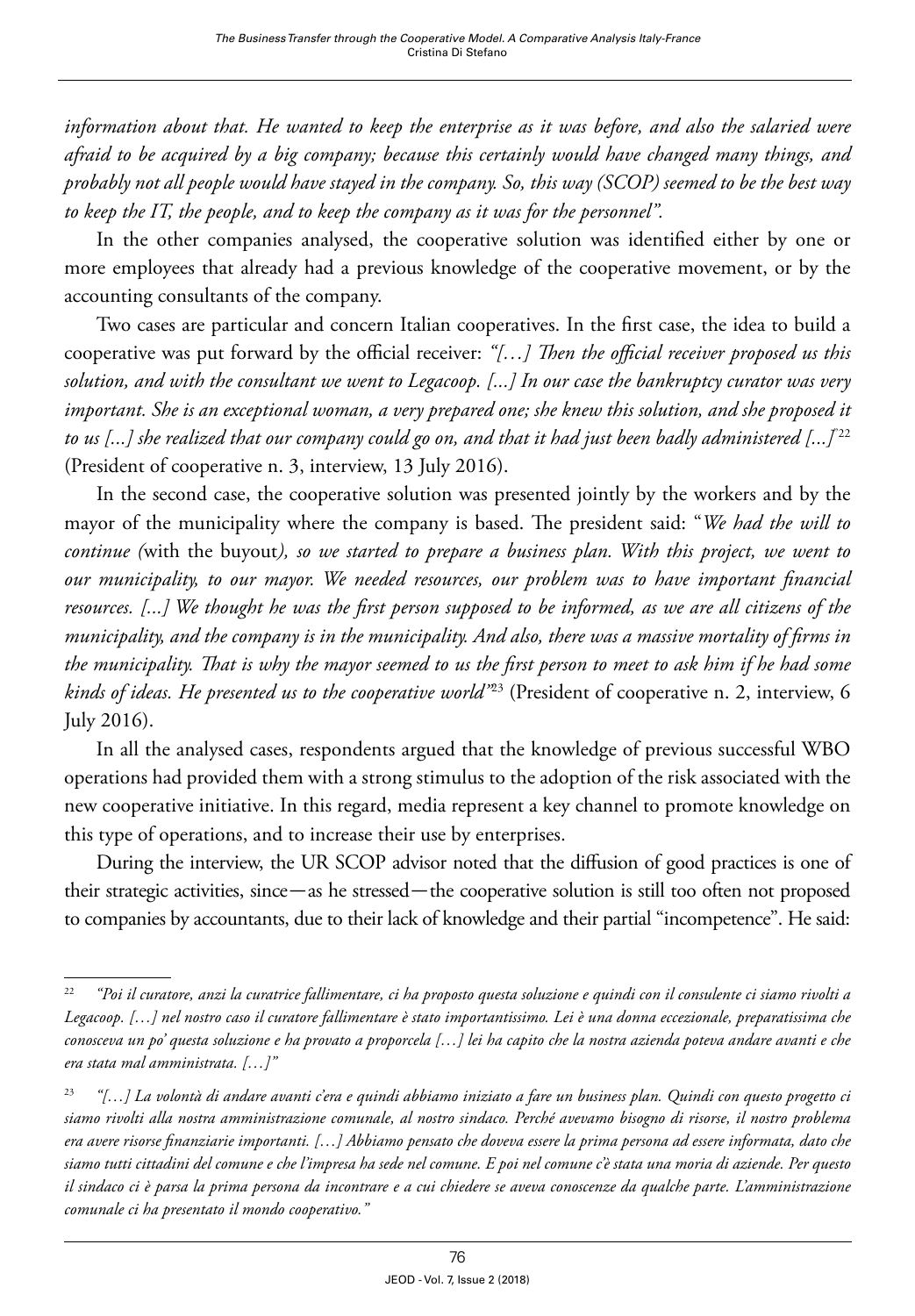"*In order to favour this kind of operations it is necessary to say that it is possible to operate differently, and that the employee buyout solution is part of the existing solutions that it is possible to take in count. If an accountant or a lawyer does not present the internal transmission to the employees, for me, it is a lack of advice*"24. In his opinion, we are still far from the effective knowledge and the complete utilization of this instrument.

Lack of knowledge is also confirmed by cooperatives. In particular, during the interview, an Italian and a French cooperatives stated that one of the most important initial obstacles to the finalization of the project was the distrust of the court towards this type of operation. In the French case, mistrust was finally passed thanks to the intervention of the Social Economy Minister, who demonstrated in favour of the transaction (President of cooperative n. 4, interview, 1 July 2016); while, in the Italian case, the lack of "traditional" buyers had finally persuaded the court to accept the proposal of the workers (President of cooperative n. 1, interview, 5 July 2016).

Focusing the attention on the subjects that led the operation during all the phases of the process, the two operations implemented for the generational change were led in one case by the co-owner of the company, and in the other case by the consultants of the previous owner. On the contrary, in the operations promoted because of the company's crisis, the leadership was assumed by a group of highly-motivated employees. The transfer of the management was more gradual in the two healthy companies, since the new presidents already had managerial skills, which had to be acquired later in the other cooperatives.

#### *3.2 The role of cooperatives associations*

In all companies in crisis, the finalization of the WBO operation was completely dependent on the support of cooperatives associations, both in Italy and in France. These associations sustained the initial idea of workers in all technical, operational, and legal steps until the finalization of the project. In both countries, the respective associations helped companies in drafting a workable business plan, in searching financial sources, and with the legal constitution of the cooperative society, the training of the future management, and the development of a participatory and cooperative culture among the members of the new company. Cooperatives themselves claimed that it would not have been possible for them to conclude the project without the support of the association.

Also in the two French cooperatives that were not in crisis, the UR SCOP played an important role in the implementation of the project inside the cooperative. As the president of one of the cooperatives said, even if they were an "*easy case*" (President of cooperative n. 5, interview, 12 July 2016), UR SCOP provided support on the legal aspects related to the setup of the cooperative. It also supported the promoter group in the creation of the business plan as well as in the preparation

<sup>24</sup> *"[…] Pour favoriser ces opérations de reprise il faut dire que entreprendre autrement et que la solution de reprise par les salariés ça fait partie des solutions existantes, et que donc on peut prendre en compte pour le choix de solutions. Un expert-comptable ou un avocat qui ne présente pas la solution de transmission aux salariés à l'interne pour moi c'est un défaut de conseil."*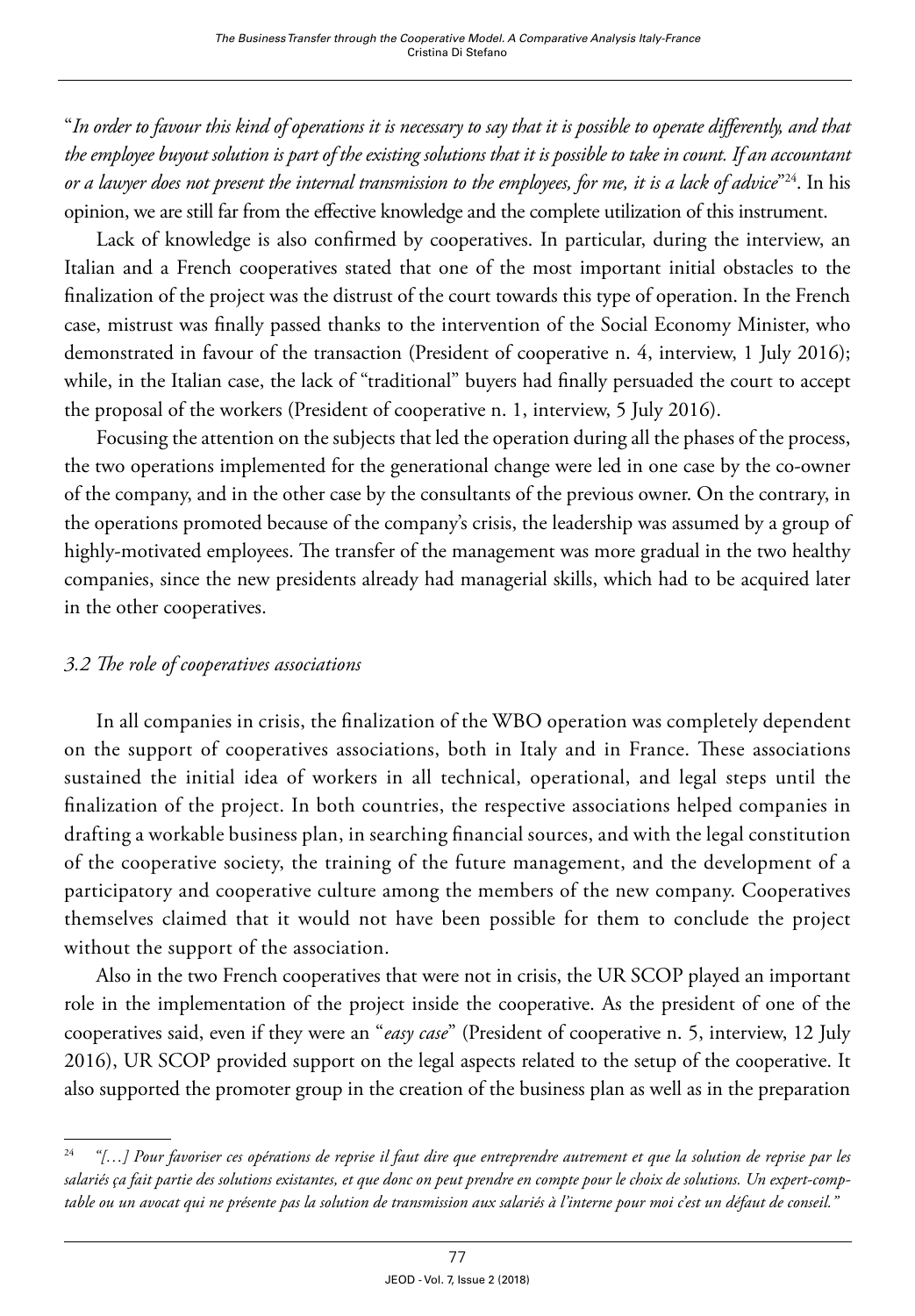of the presentation of the project to the other workers, and provided training and advice to the management and workers on the actual implementation of cooperative principles.

Additional information surfaced in the interviews. In the two healthy companies, a participatory culture among the members had already spread before the creation of the cooperative, an element that undeniably facilitated the realization of the operation. The ex-management was already accustomed to share decisions with workers, as well as to take into account their opinion in the decision-making process. On the contrary, in the other companies, workers were not accustomed to such practices, and the cooperative model was a complete innovation for them.

Therefore, cooperatives associations not only aided cooperatives in the understanding of the cooperative model, but also provided managers with training to develop the managerial skills that they did not have before. *"We got a really really huge help by the UR de SCOP. They helped us to find financial resources, to write down the project, to think. Then they helped in the long term, offering training to people [...]*" (President of cooperative n. 4, interview, 1 July 2016).

Although each of the six cooperatives received different support according to its different needs, one aspect unites them all. In response to the question "*which elements do you consider were key for the implementation of the WBO transaction*?", all cooperatives answered "*the support of the cooperatives association*". In conclusion, the relationship with the association evolved in different ways depending on the needs of each cooperative, and without a doubt it was inferior in the operations realized for the retirement of the previous owner. Nevertheless, this element represents a further confirmation that creating WBO cooperatives requires the support of personnel specialized in this type of operations. WBO operations realized with the cooperative model require people that accompany the new cooperative members not only in the initial design phase, but also in the project development and in the start-up phase of the new cooperative.

# *3.3 Team spirit*

An additional element was highlighted as being key by all six cooperatives. The presence of a team spirit among all employees, and the close involvement of all workers in the operation. All cooperatives, especially those created after the crisis of the previous company, marked a strong initial uncertainty that characterized the operation, and the importance of unity among all members to overcome the initial obstacles.

It emerged from the interviews that team spirit was stronger when workers had a longterm commitment in the enterprise. Moreover, team spirit was incentivized by the presence of a "leadership team" that followed the operation from the beginning.

In general, a leadership team should be composed by people that have the consent and the trust of all the other workers. Furthermore, they should be able to follow all aspect of the operation, as well as communicate and share with the other workers the main decisions. It is also from their ability to well propose the operation to colleagues, maintain effective communication with them,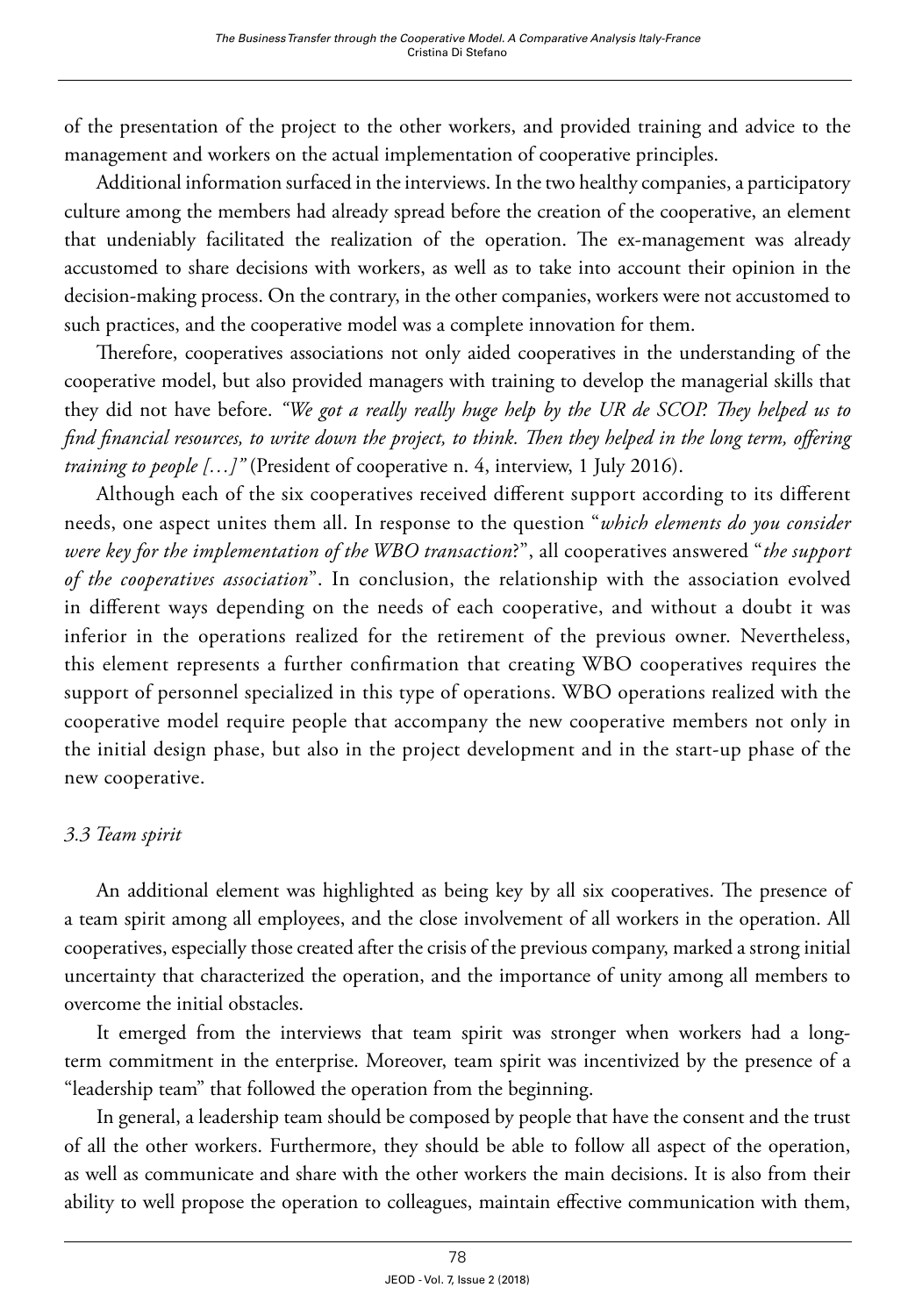and acquire their consensus that the process can be successfully developed, and the controversies between members can be reduced.

In the healthy companies analysed, the leadership team was already constituted before the operation. In all other cases, it had been chosen by the members during the WBO process with more or less accentuated support of the cooperatives associations.

The importance of an early definition of the leadership team was confirmed by the exponent of UR SCOP. More specifically, he stated that one of their first requests to the assisted cooperatives is to define the potential administrators from the beginning. Indeed, identifying straightway the leaders of the operation is helpful for both the workers, and the outside stakeholders of the new cooperative who need someone to refer to.

# *3.4 Relationship with customers and suppliers*

The communication strategy adopted by cooperatives to inform their customers and suppliers regarding the buyout is an important point to be analysed.

The two cooperatives created for the generational transfer showed no variations in the relationships with their customers and suppliers. In fact, in the two cooperatives, there were no changes from an operational point of view after the implementation of the cooperative. Similarly, the people responsible for managing the relationship with stakeholders did not change. As it has been already pointed out, the managers of the cooperative were part of the old management team, and the adoption of the cooperative form went unnoticed from the outside. Moreover, one of the respondents highlighted that they had voluntarily chosen not to communicate the change of the legal form in a first moment, because many customers of the company are located in the United States where the cooperative model is considered less reliable than the traditional business model.

On the contrary, all the analysed cooperatives that were created after the crisis of the previous company received the respect from customers and suppliers for their initiative, but, at the same time, experienced punitive market conditions, especially in the start-up phase. These occurred especially in companies where the production was interrupted during the creation of the cooperative. They had to re-create the relationships with customers and suppliers, who demanded more guarantees at the beginning. For example, in one case, suppliers requested the cooperative to pay in advance each final invoice for the goods purchased.

Having at first no market power, cooperatives had to undergo market conditions imposed on them by stakeholders. However, the cooperatives out of the start-up phase stated that after the first period the contract conditions returned to normal. "*Our suppliers did not change because we did not have time before the start to test with others. It was not easy because they had been 'burned' by the previous company. We were a start-up company, we did not have credibility. So, we had to start paying our supplies in advance, not even cash, but anticipated, and at a non-competitive price. [...] After years, we have gained credibility that is a different credibility than we had before. We have come up with our*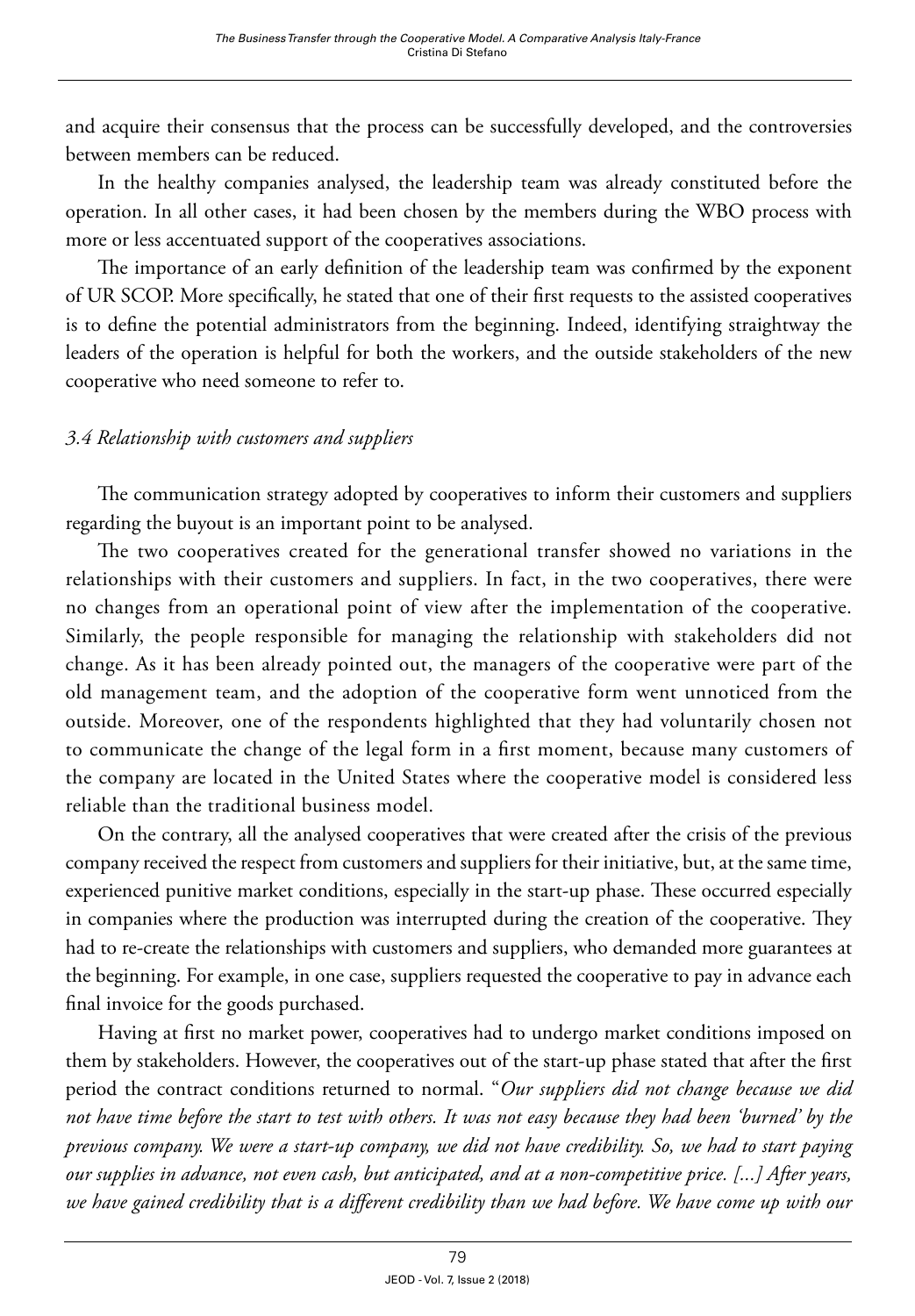suppliers in a completely different way. [...] If there is some difficulty we talk about it together, not when *everything is already done"25* (President of cooperative n. 2, interview, 6 July 2016).

In general, cooperatives stated that they adopted a communication strategy that highlighted the economic and financial support received by the association of cooperatives and the financial institutions in order to create a climate of trust around the operation they had carried out. As the president of the cooperative n. 2 continued: *"When introducing ourselves, we always put in the foreground that we had the cooperative world behind us"26.* Nevertheless, they occasionally had to overcome the natural distrust towards the cooperative model and the WBO process.

It is possible to conclude that, once the start-up phase is finished, cooperatives face normal operational problems without any difference with traditional cooperatives and companies. The transition period represents the most difficult moment of the entire operation because of the uncertainty and the limited knowledge of the cooperative model. However, all the cooperatives that successfully completed the initial phase said they are now more confident and hopeful about the future.

## *3.5 Workers participation in the decision making*

A further element that needs to be considered is that decision sharing is seen as a strength by all cooperatives. Each cooperative, according to its needs and characteristics, is trying to increase the internal democracy, and the participation of all members and workers in the company life. Participation of members in the cooperative is not limited to the annual required assembly, but it is favoured by a certain number of formal and informal meetings realized over the year.

In the interviews, a great respect and attention to the ethical and human dimensions and the desire to make improvements emerged. For example, a cooperative stated that work shifts are modulated to meet the needs of female workers who are also mothers. *"It is important to have this flexibility and use it. These are important things"27* (President of cooperative n. 2, interview, 6 July 2016).

Lastly, the constant critical evaluation of the work achieved and the internal debate on future strategies represent for all the cooperatives analysed an essential moment of growth. As it is apparent from one of the interviews, the opportunity that members have to express their opinion inside the

<sup>25</sup> *"I fornitori sono rimasti gli stessi perché non abbiamo avuto modo prima di partire di fare dei test con altri fornitori. E non è stato facile perché erano stati 'bruciati' dalla precedente azienda. Eravamo una azienda start-up, non avevamo credibilità e quindi abbiamo dovuto iniziare a pagare le nostre forniture anticipate, neanche cash, ma anticipate, e con un prezzo non concorrenziale. […] A distanza di anni abbiamo acquisito una credibilità che è una credibilità diversa rispetto a quella che c'era prima. Noi ci siamo posti con i nostri fornitori in maniera completamente diversa […] Se c'è qualche difficoltà se ne parla a quattr'occhi e non a giochi fatti."*

<sup>26</sup> *"Nel momento in cui ci si presentava, il fatto di avere alle spalle il mondo cooperativo lo abbiamo sempre messo in primo piano."*

<sup>27</sup> *"Questa flessibilità è importante avercela e usarla. Queste sono cose importanti."*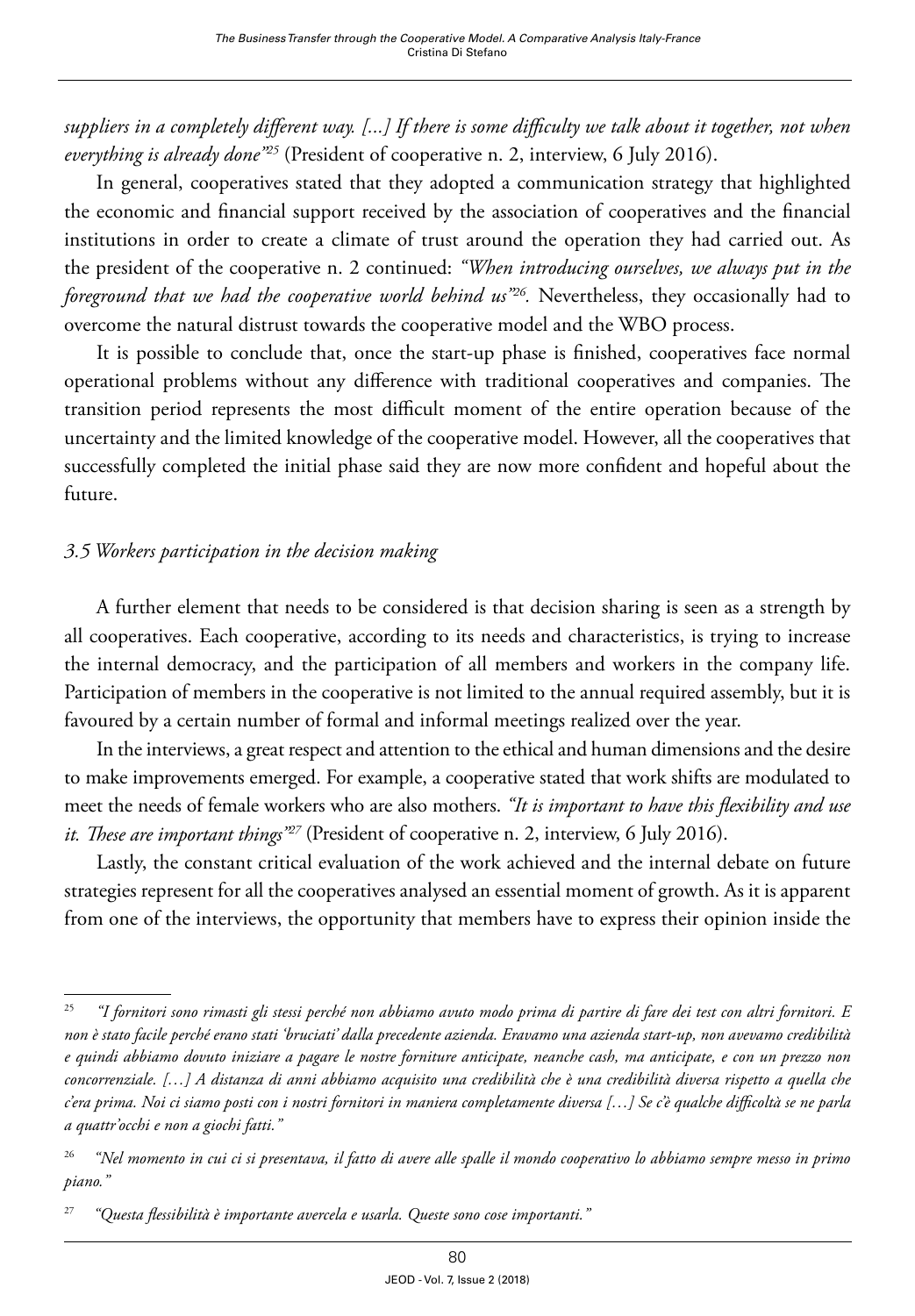cooperative is for them a stimulus to the practical participation in the cooperative life. Evidently, the level of participation varies among employees, but in general, the presidents interviewed reported a broad involvement of employees and a widespread interest in the major decisions of the cooperative.

## **4. A synthesis scheme**

From a joint evaluation of all the operations carried out by the cooperatives analysed, it is possible to extrapolate the key recurring elements, regardless of the circumstances of each individual case (Table 2), and identify the role that different actors perform in the subsequent stages of the process. While the causes of the WBO operations carried out through the establishment of a WBO cooperative are the same of any other business transfer, the parties involved in the WBO are specific to this type of operation.

While the analysis was conducted in Italy and France, key factors are not country-specific. Where there is a legal framework that supports the operation, or at least that does not prevent it, the decision to create a WBO cooperative mainly depends on the workers' team spirit, and on their possibility to receive operational and financial support. Workers and the association of cooperatives play a major role in every WBO project and in all stages of the process, while financial resources provided by lenders are particularly important in WBO operations carried out in case of crisis of the previous company. The other actors introduced in the scheme may or may not play a role depending on the specific transaction.

In all the six cases analysed, the finalization of the buyout required the design and the implementation of a concrete business plan, as well as the workers' overcoming of all the difficulties they faced. The establishment and the start-up of the new cooperative necessitated the maintenance of the initial cohesion among workers, in order to support the managers in the activities exceeding the individual logic in favour of the cooperative wellbeing.

In a WBO operation, properly managing the relationship with external stakeholders and building a climate of confidence around the cooperative are both fundamental. As a matter of fact, in the start-up phase, cooperatives–especially those created after the crisis of the previous company– are likely to experience commercial difficulties, which they can overcome only by demonstrating their reliability and competence to partners.

The WBO is undoubtedly a complex transaction, especially when it is implemented in companies in crisis. To be successful, it requires the simultaneous presence of several conditions, which cannot all be controlled in advance. Be the company healthy or in crisis, it is necessary to prepare a business plan and to find external financiers for the project. Both in Italy and in France, these actions are executed with the help of third parties specialized in the field. In troubled companies, the process is more complex due to the crisis they face, and only the projects evaluated as worth saving are then completed. As the operator of UR SCOP well exposed, "*a very important part of our job is to say no"*.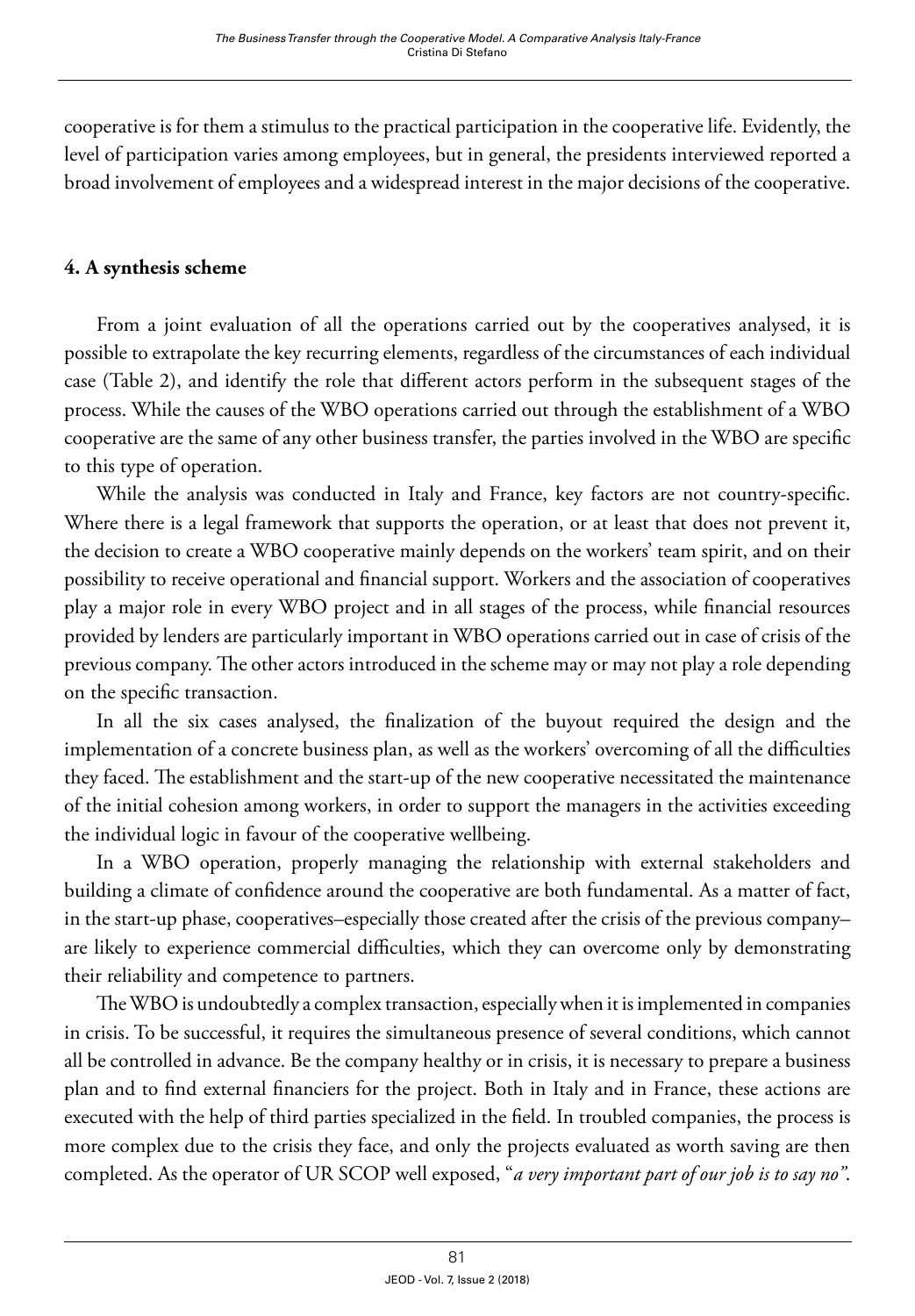The cooperatives analysed in this study are six successful cases, which means that all cooperatives resumed their activities and managed to remain on the market by the end of the buyout. The success was due to a good execution of the WBO process, but it also depended on a positive market response, as in the case of any other economic initiative.

By implementing the WBO operation, workers invest their own financial resources in their job. They can lose both if the initial enthusiasm is not supported with a rational and critical analysis of the market and its possible reaction.

|                    |                                                                                                                                                                       | <b>PHASES</b>                                                                                                                                                                                                                                                                                                                                                                                         |                                                                                                                                                                                                                                                                                                                                                                                                                                                                                                                                                  |                                                                                                                                                                                                                                                                                                                                                                                                                                                                                                                                              |  |  |  |
|--------------------|-----------------------------------------------------------------------------------------------------------------------------------------------------------------------|-------------------------------------------------------------------------------------------------------------------------------------------------------------------------------------------------------------------------------------------------------------------------------------------------------------------------------------------------------------------------------------------------------|--------------------------------------------------------------------------------------------------------------------------------------------------------------------------------------------------------------------------------------------------------------------------------------------------------------------------------------------------------------------------------------------------------------------------------------------------------------------------------------------------------------------------------------------------|----------------------------------------------------------------------------------------------------------------------------------------------------------------------------------------------------------------------------------------------------------------------------------------------------------------------------------------------------------------------------------------------------------------------------------------------------------------------------------------------------------------------------------------------|--|--|--|
|                    |                                                                                                                                                                       | Pre reprise phase<br>Decision making                                                                                                                                                                                                                                                                                                                                                                  | <b>Transaction phase</b>                                                                                                                                                                                                                                                                                                                                                                                                                                                                                                                         | Post reprise phase<br>Conclusion of the<br>operation<br>Start-up of the cooperative                                                                                                                                                                                                                                                                                                                                                                                                                                                          |  |  |  |
| <b>KEY FACTORS</b> |                                                                                                                                                                       |                                                                                                                                                                                                                                                                                                                                                                                                       |                                                                                                                                                                                                                                                                                                                                                                                                                                                                                                                                                  |                                                                                                                                                                                                                                                                                                                                                                                                                                                                                                                                              |  |  |  |
| CAUSES             | - Absence of a<br>successor in a family<br>enterprise<br>- Owner(s) decision<br>to sell the enterprise<br>- Crisis of the<br>enterprise<br>- Voluntary<br>liquidation | - Regulatory framework<br>that limits the operation<br>uncertainty<br>- Presence of a group<br>of people leading the<br>operation<br>- Experts support<br>- Participative culture in the<br>company and shared goals<br>between workers<br>- Long term commitment of<br>the workers<br>- Group spirit and sense of<br>belonging to the company<br>- Availability of funds to<br>finance the operation | - Realize a good business plan<br>- Compensate poor<br>managerial skills<br>- Maintain strategic resources<br>and human capital in the<br>company<br>- Avoid any interruption of<br>manufacturing processes<br>- Realize a realistic process<br>that balances economic<br>choices and etic values<br>- Form a group of competent<br>and trustable people to<br>manage the company<br>- Communicate effectively the<br>operation to stakeholders<br>and society<br>- Create undistorted<br>expectation in the workers<br>on what a cooperative is | - Maintain a strong<br>motivation<br>- Overcame individualism<br>in favour of the<br>cooperative spirit<br>- Maintain a constant<br>exchange of ideas and re-<br>evaluate decisions when<br>necessary<br>- Facilitate participation<br>of all members in the<br>cooperative life<br>- Favour the inside and<br>outside recognition of the<br>new management<br>- Overcome any<br>commercial weakness<br>- Facilitate the entry and<br>the integration of new<br>cooperative members<br>- Create a climate of trust<br>around the cooperative |  |  |  |

#### **Table 2. Key elements of WBO operations**

#### **ACTORS OF THE PROCESS**

- Workers of the company
- Cooperative movement
- Founders
- Seller(s)
- Labour union
- Government
- Society
- Partners of the cooperative (clients and suppliers)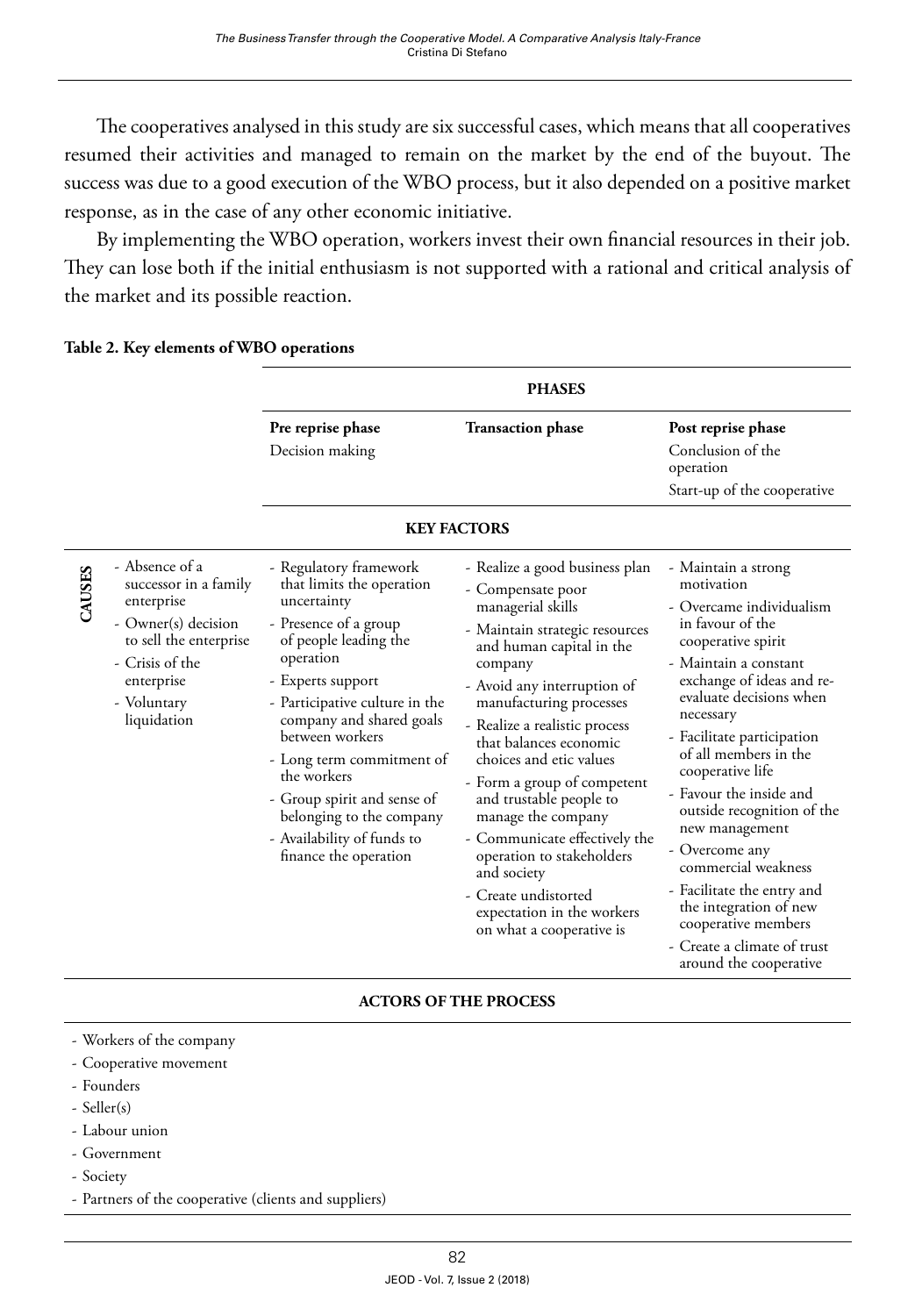## **5. Conclusions**

This work represents only a first analysis of worker buyout operations. Further and more detailed studies—also quantitative ones—are needed for a broader understanding of the phenomenon, and for widening its use. Without doubt, one of the main limitations of this study rests on the fact that interviews were only conducted with the presidents of the cooperatives. This did not allow to evaluate the opinions of the other members, in particular regarding the management of the cooperative and their participation in the decision-making process. Furthermore, this study focuses on six successful cases. In order to make this instrument more effective and enhance its potential use, it would be interesting to identify the potential causes of non-success.

The Italian and French models present numerous points in common, as highlighted in the synthesis scheme (Table 2), however, there are also some important differences. In France, the presence of a single association of cooperatives facilitates for workers the search for assistance to start the process. In Italy, access to public funds specifically dedicated to WBO operations simplifies the execution of operations in case of poor financial possibilities of workers. In general, financial aid assumes a higher importance in Italy than in France, and the realization of WBO operations in healthy companies is not encouraged enough in Italy.

What clearly emerges is the need for operators specialized in cooperation and WBO, who can help workers overcoming all the economic and financial problems they face in the buyout process. WBO operations favour the active participation of citizens in the economic life of the country, thus enhancing the entrepreneurial spirit, as encouraged at the European level. Additionally, these operations favour the overcoming of the logic of welfarism: by exploiting the laying-off fund and the mobility payment they allow to generate positive economic returns.

In the end, the WBO operation carried out through the cooperative model is an option that exists and that can work, but it deserves to be additionally studied to be fully exploited.

### **References**

- Bah, T. (2006). *L'accompagnement du repreneur par le cédant dans les transmissions des PME: une approche par la théorie du deuil*. Doctoral dissertation, University of Montpellier 1.
- Barbot-Grizzo, M.C., Huntzinger, F. & Jolivet, T. (2013). Transmission de PME saine en Scop: quelles spécificités?, *Revue internationale de l'*économie sociale: Recma, 330: 57-71. DOI:<https://doi.org/10.7202/1019457ar>
- Bastié, F. & Cieply, S. (2007). Le marché de la cession-reprise d'entreprises. Analyse de l'efficacité des bourses d'opportunités, *Revue d'*économie industrielle, 117: 9-22. DOI: <https://doi.org/10.4000/rei.1062>
- Bosma, N. & Harding, R. (2007). *Global entrepreneurship monitor: GEM 2006 results*. Babson College and London Business School. Available at: [https://www.babson.edu/Academics/centers/blank-center/global-research/gem/](https://www.babson.edu/Academics/centers/blank-center/global-research/gem/Documents/gem-2006-global-report.pdf) [Documents/gem-2006-global-report.pdf](https://www.babson.edu/Academics/centers/blank-center/global-research/gem/Documents/gem-2006-global-report.pdf) [Accessed: July 2018].
- Bruce, D. & Picard, D. (2006). Making Succession a Success: Perspectives from Canadian Small and Medium‐Sized Enterprises, *Journal of Small Business Management*, 44(2): 306-309. DOI: [https://doi.org/10.1111/j.1540-](https://doi.org/10.1111/j.1540-627X.2006.00171.x) [627X.2006.00171.x](https://doi.org/10.1111/j.1540-627X.2006.00171.x)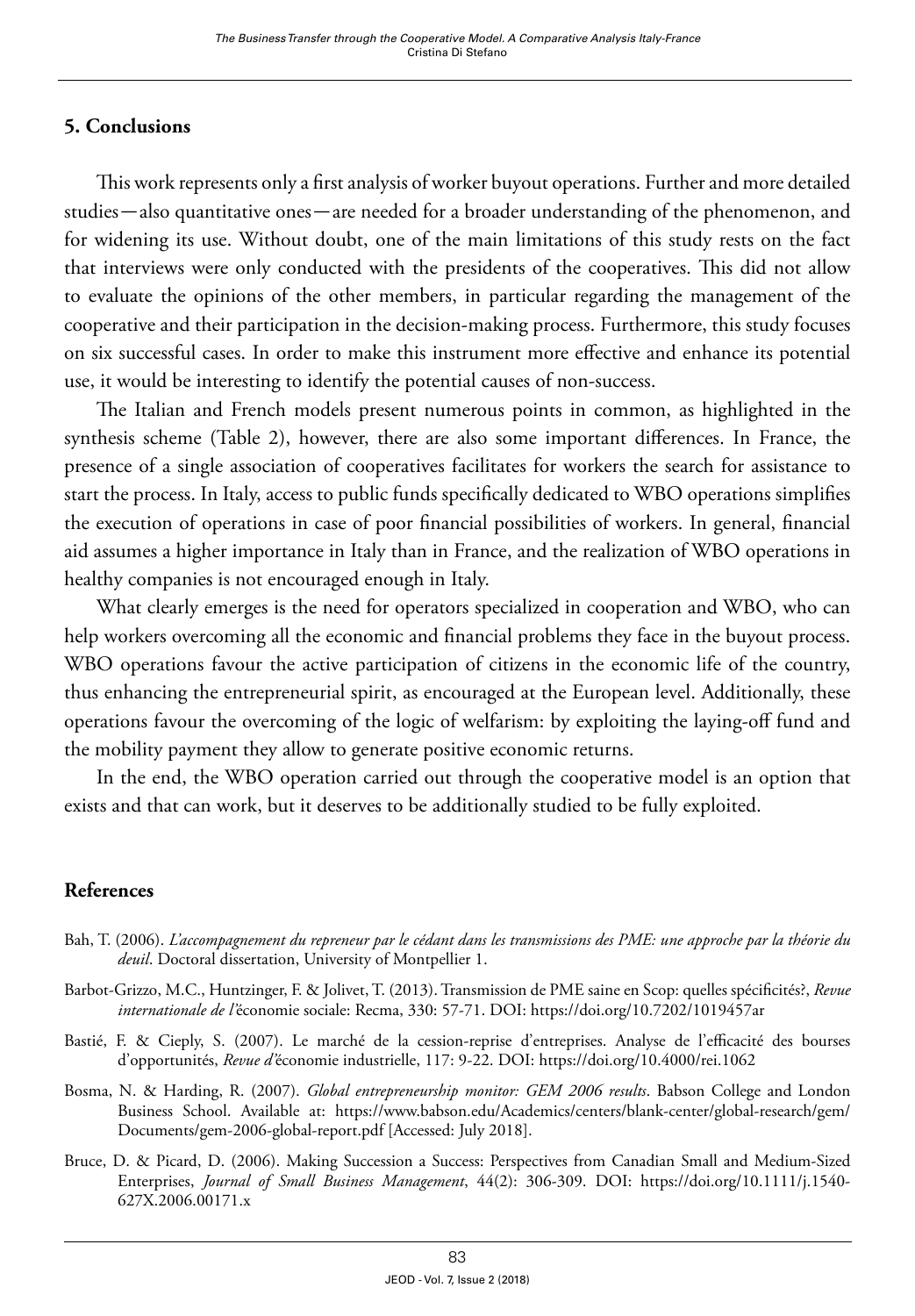- Cabrera-Suárez, K., De Saá-Pérez, P. & García-Almeida, D. (2001). The Succession Process from a Resource-and Knowledge-Based View of the Family Firm, *Family Business Review*, 14(1): 37-46. DOI: [https://doi.org/10.1111/](https://doi.org/10.1111/j.1741-6248.2001.00037.x) [j.1741-6248.2001.00037.x](https://doi.org/10.1111/j.1741-6248.2001.00037.x)
- Carini, C., Borzaga, C. & Fontanari, E. (2015). Le cooperative italiane tra il 2008 e il 2013: dinamica economica, patrimoniale ed occupazionale. In: C. Borzaga (Ed.), *Economia cooperativa. Rilevanza, evoluzione e nuove frontiere della cooperazione italiana. Terzo rapporto Euricse.* Trento: Euricse. Available at: [http://www.euricse.](http://www.euricse.eu/it/publications/economia-cooperativa-rilevanza-evoluzione-e-nuove-frontiere-della-cooperazione-italiana/) [eu/it/publications/economia-cooperativa-rilevanza-evoluzione-e-nuove-frontiere-della-cooperazione-italiana/](http://www.euricse.eu/it/publications/economia-cooperativa-rilevanza-evoluzione-e-nuove-frontiere-della-cooperazione-italiana/) [Accessed: October 2018].
- CECOP-CICOPA Europe (2013). *Business Transfers to Employees under the Form of a Cooperative in Europe: Opportunities and challenges*.
- CG SCOP (2017). *Les chiffres-clés 2017. La CG Scop annonce une nette progression de l'emploi des Sociétés cooperatives.*  Available at: <http://www.les-scop.coop/sites/fr/les-chiffres-cles/>[Accessed: December 2018].
- Chabert, R. (2005). *Transmission d'entreprise: optimiser la prise de relais*. Paris: Pearson Education France.
- Corcoran, H. & Wilson, D. (2010). The worker co-operative movements in Italy, Mondragon and France: Context, Success Factors and Lessons*, Canadian Worker Cooperative Federation*.
- Culliere, O. (2010). La légitimation du repreneur d'entreprise: quels principes d'action pour les dispositifs d'accompagnement? Available at:<https://hal.archives-ouvertes.fr/hal-00534337/document> [Accessed: September 2018].
- Dandolo, F. (2009). *L'industria in Italia tra crisi e cooperazione. La partecipazione dei lavoratori alla gestione d'impresa dall'autunno caldo alla legge Marcora* (1969-1985). Torino: Bruno Mondadori.
- De Freyman, J. & Richomme-Huet, K. (2012). Le phénomène successoral, *Entreprendre & Innover*, 14(2): 9-19. DOI: <https://doi.org/10.3917/entin.014.0009>
- De Massis, A., Chua, J.H. & Chrisman, J.J. (2008). Factors Preventing Intra-Family Succession, *Family Business Review*, 21(2): 183-199. DOI:<https://doi.org/10.1111/j.1741-6248.2008.00118.x>
- Deschamps, B. (2002). Les spécificités du processus repreneurial, *Revue française de gestion*, 28(138): 175-188.
- Deschamps, B. & Cadieux, L. (2008). La théorie de la transition de rôle dans la compréhension du processus de la transmission/reprise externe des PME: une ouverture?, paper presented at the *6me journ*é*e franco-qu*é*b*é*coise de recherche sur le th*è*me de la reprise/transmission/succession,* June 2008, IAE Valenciennes.
- Diazzi, M. (2016). Workers buyout: Mestieri, Competenze, Lavoro. Storie di nuova cooperazione, Ppt presentation at the WBO conference, 8 June 2016. Available at: [http://www.unciemiliaromagna.eu/attivita/ConferenzaWBO-](http://www.unciemiliaromagna.eu/attivita/ConferenzaWBO-8giugno2016/Diazzi_2016_06_08%20workersbyout.pdf)[8giugno2016/Diazzi\\_2016\\_06\\_08%20workersbyout.pdf](http://www.unciemiliaromagna.eu/attivita/ConferenzaWBO-8giugno2016/Diazzi_2016_06_08%20workersbyout.pdf) [Accessed: November 2018].
- Dyck, B., Mauws, M., Starke, F.A. & Mischke, G.A. (2002). Passing the baton: The importance of sequence, timing, technique and communication in executive succession, *Journal of Business Venturing*, 17(2): 143-162. DOI: [https://doi.org/10.1016/S0883-9026\(00\)00056-2](https://doi.org/10.1016/S0883-9026(00)00056-2)
- EC (1994). *Commission Recommendation of 7 December 1994 on the Transfer of Small and Medium-Sized Enterprises*.
- EC (2002). *Final Report of the Expert Group on the Transfer of Small and Medium Sized Enterprises*.
- EC (2006). *Implementing the Lisbon Community Programme for Growth and Jobs: Transfer of Businesses Continuity through a new beginning*.
- EC (2012). *How to support SME Policy from Structural Funds. Facilitating Transfer of Business*. Guidebook Series n. 3.
- EC (2013). *The Entrepreneurship 2020 Action Plan*.
- Ferrero, G. & De Loubens, A. (2013). Faut-il favoriser la transmission d'entreprise à la famille ou aux salariés?, *Les Cahiers de la DG Trésor,* 2013(06): 1-32.
- Geraudel, M., Jaouen, A., Missonier, A. & Salvetat, D. (2009). Qui sont les repreneurs potentiels d'entreprises? Proposition de typologie en fonction de l'état de santé de la firme, *Revue internationale PME: économie et gestion de la petite et moyenne entreprise*, 22(3-4): 13-30. DOI:<https://doi.org/10.7202/044126ar>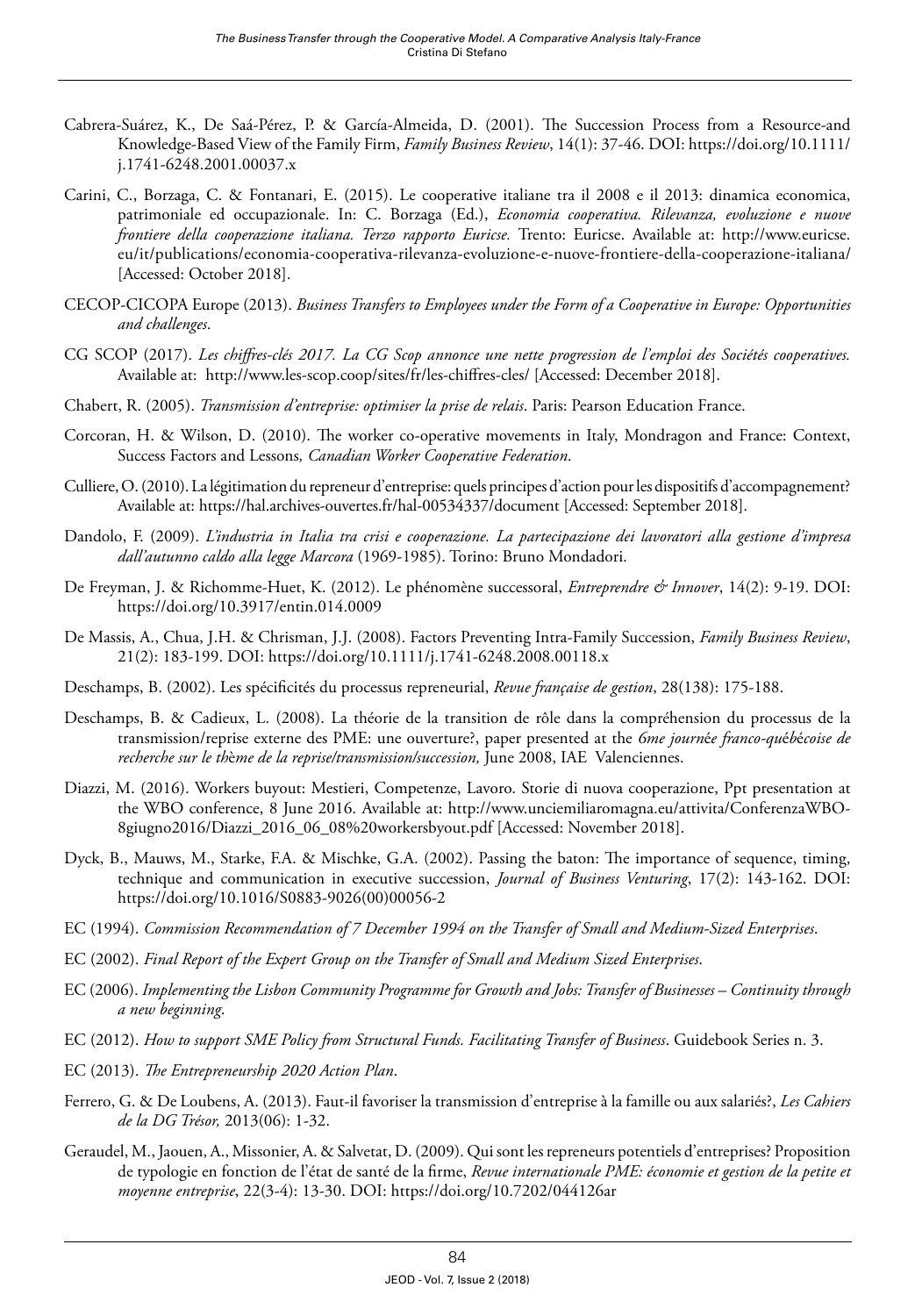- Gersick, K.E., Davis, J.A, McCollum Hampton, M. & Lansberg, I. (1997). *Generation to Generation: Life Cycles of the Family Business*. Boston: Harvard Business School Press.
- Glaser, B.G. & Strauss, A.L. (1967). *The discovery of grounded theory: Strategies for qualitative research.* Chicago: Aldine Publishing Company.
- Grazzini, F., Boissin, J.P. & Malsch, B. (2009). Le rôle du repreneur dans le processus de formation de la stratégie de l'entreprise acquise, *Revue internationale PME: économie et gestion de la petite et moyenne entreprise*, 22(3-4): 139- 164. DOI:<https://doi.org/10.7202/044131ar>
- Halinen, A. & Törnroos, J.Å. (2005). Using case methods in the study of contemporary business networks, *Journal of Business Research*, 58(9): 1285-1297. DOI: <https://doi.org/10.1016/j.jbusres.2004.02.001>
- Handler, W.C. (1994). Succession in Family Business: A Review of the Research, *Family business review*, 7(2): 133-157. DOI:<https://doi.org/10.1111/j.1741-6248.1994.00133.x>
- Harding, R., Brooksbank, D., Hart, M., Jones-Evans, D., Levie, J., O'Reilly, J. & Walker, J. (2006). Global Entrepreneurship Monitor United Kingdom 2005. London: London Business School.
- Hawkey, J. (2002). *Exit Strategy Planning: Grooming Your Business for Sale or Succession*. Aldershot: Gower Publishing.
- ICA (1995). *Statement on the Cooperative Identity.* Available at: [https://www.ica.coop/en/cooperatives/cooperative](https://www.ica.coop/en/cooperatives/cooperative-identity)[identity](https://www.ica.coop/en/cooperatives/cooperative-identity) [Accessed: September 2018].
- Keeling, J.M. (2012). Driving performance through ESOPs. Available at: https://www.financierworldwide.com/drivingperformance-through-esops/#.WqaVNh3OXcc [Accessed: June 2018].
- Khachlouf, N. & Maâlaoui, A. (2013). Successional Transmission between Predecessor and Successor: Relational and Cognitive Perspectives, *Journal of Business and Economics*, 4(7): 595-604.
- Kruse, D.L., Blasi, J.R. & Freeman, R.B. (2012). Does linking worker pay to firm performance help the best firms do even better?, *NBER Working Paper Series,* No. 17745. Cambridge, MA: National Bureau of Economic Research. DOI:<https://doi.org/10.3386/w17745>
- Longenecker, J.G. & Schoen, J.E. (1978). Management succession in the family business, *Journal of Small Business Management*, 16: 1-6.
- Lowitzsch, J. (2008). *Financial Participation for a New Social Europe. A Building Block Approach*. BWV Berliner Wissenschafts. Available at: [http://www.intercentar.de/fileadmin/files/NSE/NSE\\_EN\\_Web\\_01-08-08.pdf](http://www.intercentar.de/fileadmin/files/NSE/NSE_EN_Web_01-08-08.pdf) [Accessed: July 2018].
- Malinen, P. (2004). Problems in transfer of business experienced by Finnish entrepreneurs, *Journal of Small Business and Enterprise Development*, 11(1): 130-139. DOI:<https://doi.org/10.1108/14626000410519164>
- Maritz, A. (2004). New Zealand necessity entrepreneurs, *International Journal of Entrepreneurship and Small Business*, 1(3-4): 255-264. DOI:<https://doi.org/10.1504/IJESB.2004.005655>
- McGivern, C. (1978). The dynamics of management succession: A model of chief executive succession in the small family firm, *Management Decision*, 16(1): 32-42. DOI:<https://doi.org/10.1108/eb001150>
- Menke, J.D. & Buxton, D.C. (2010). The origin and history of the ESOP and its future role as a business succession tool, *Journal of Financial Service Professionals*, 64(3): 58-67.
- Miller, D., Steier, L. & Le Breton-Miller, I. (2003). Lost in time: intergenerational succession, change, and failure in family business, *Journal of business venturing*, 18(4): 513-531. DOI: [https://doi.org/10.1016/S0883-9026\(03\)00058-2](https://doi.org/10.1016/S0883-9026(03)00058-2)
- Morris, M.H., Williams, R.O., Allen, J.A. & Avila, R.A. (1997). Correlates of success in family business transitions, *Journal of business venturing*, 12(5): 385-401. DOI: [https://doi.org/10.1016/S0883-9026\(97\)00010-4](https://doi.org/10.1016/S0883-9026(97)00010-4)
- Pendleton, A. & Robinson, A. (2011). Employee share ownership and human capital development: Complementarity in theory and practice, *Economic and Industrial Democracy*, 32(3): 439-457. DOI: [https://doi.](https://doi.org/10.1177/0143831X10387650) [org/10.1177/0143831X10387650](https://doi.org/10.1177/0143831X10387650)